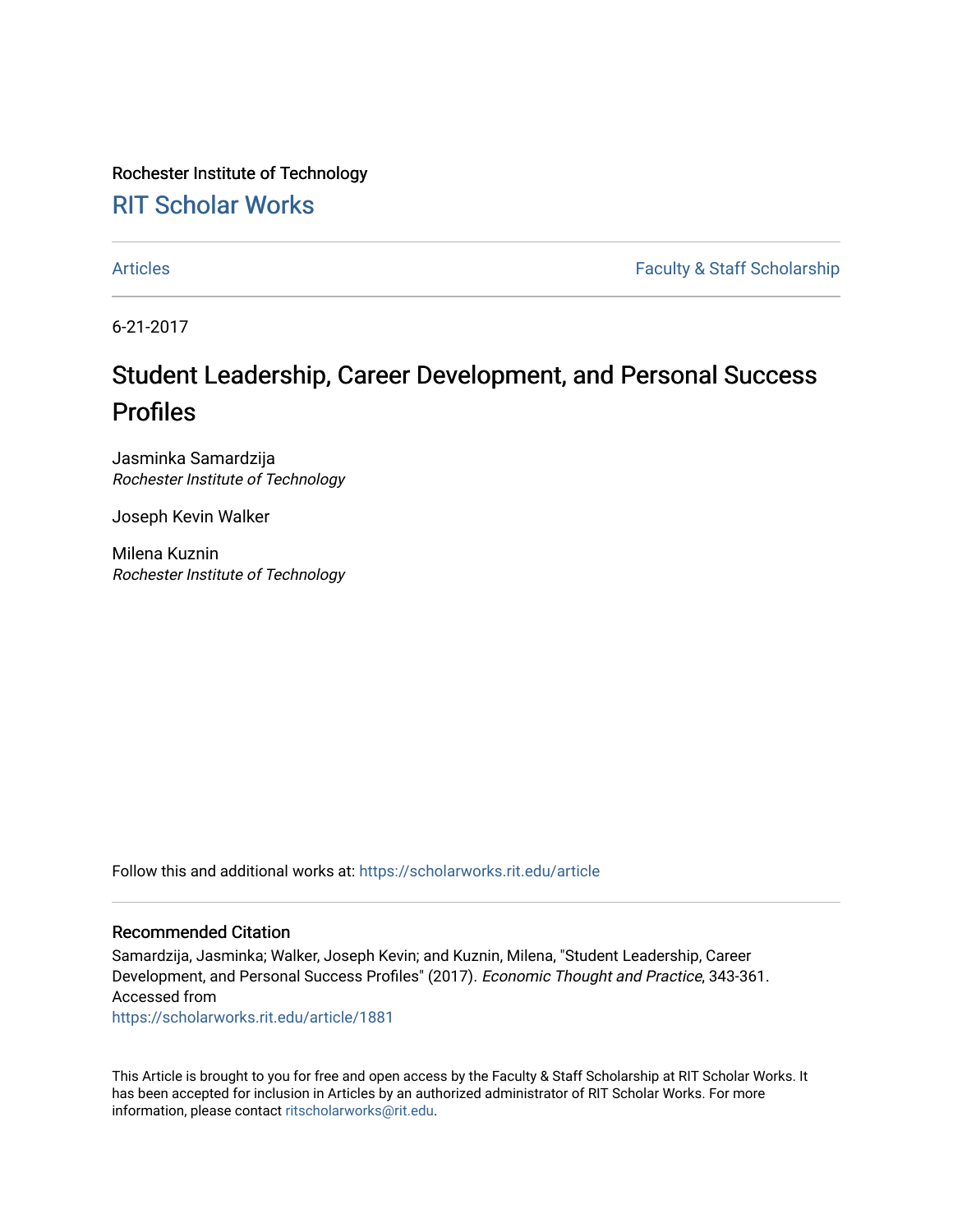### **Jasminka Samardžija**

RIT Croatia Zagreb E-mail: jasminka.samardzija@croatia.rit.edu

### **Joseph Kevin Walker**

RIT Croatia Dubrovnik E-mail: kevin.walker@croatia.rit.edu

### **Milena Kužnin**

RIT Croatia Dubrovnik E-mail: milena.kuznin@croatia.rit.edu

## **STUDENT LEADERSHIP, CAREER DEVELOPMENT AND PERSONAL SUCCESS PROFILES**

UDK / UDC: 65.012.4-057.875 JEL klasifikacija / JEL classification: M12 Pregledni rad / Review Primljeno / Received: 16. svibnja 2017. / May 16, 2017 Prihvaćeno za tisak / Accepted for publishing: 21. lipnja 2017. / June 21, 2017

#### *Abstract*

*The main goal of this empirical research was to define those predominant leadership characteristics and behaviours found among all four generations of undergraduates at RIT Croatia's Dubrovnik campus. The basic research question was: What is the empirical basis for classifying students into homogeneous groups? The first part of the questionnaire was based on The Big Five Model of Personality characteristics, but the principal research method was the leadership characteristics, career development, and personal success questionnaire created by applying inductive research methodologies to 100 Croatian leaders' interviews. In order to answer the research question, four cluster analyses were conducted. The null hypothesis that there is not a correlation between leadership characteristics among an undergraduate population and demographic variables (number of siblings, place of growing up - city, small place, and large city) was accepted. Based on The Big Five Model of Personality the first cluster analysis generated three homogenous groups of students. The basis for the second cluster analysis was leadership characteristics of RIT Croatia students. The third cluster analysis depended on what represents confirmation of personal success. The*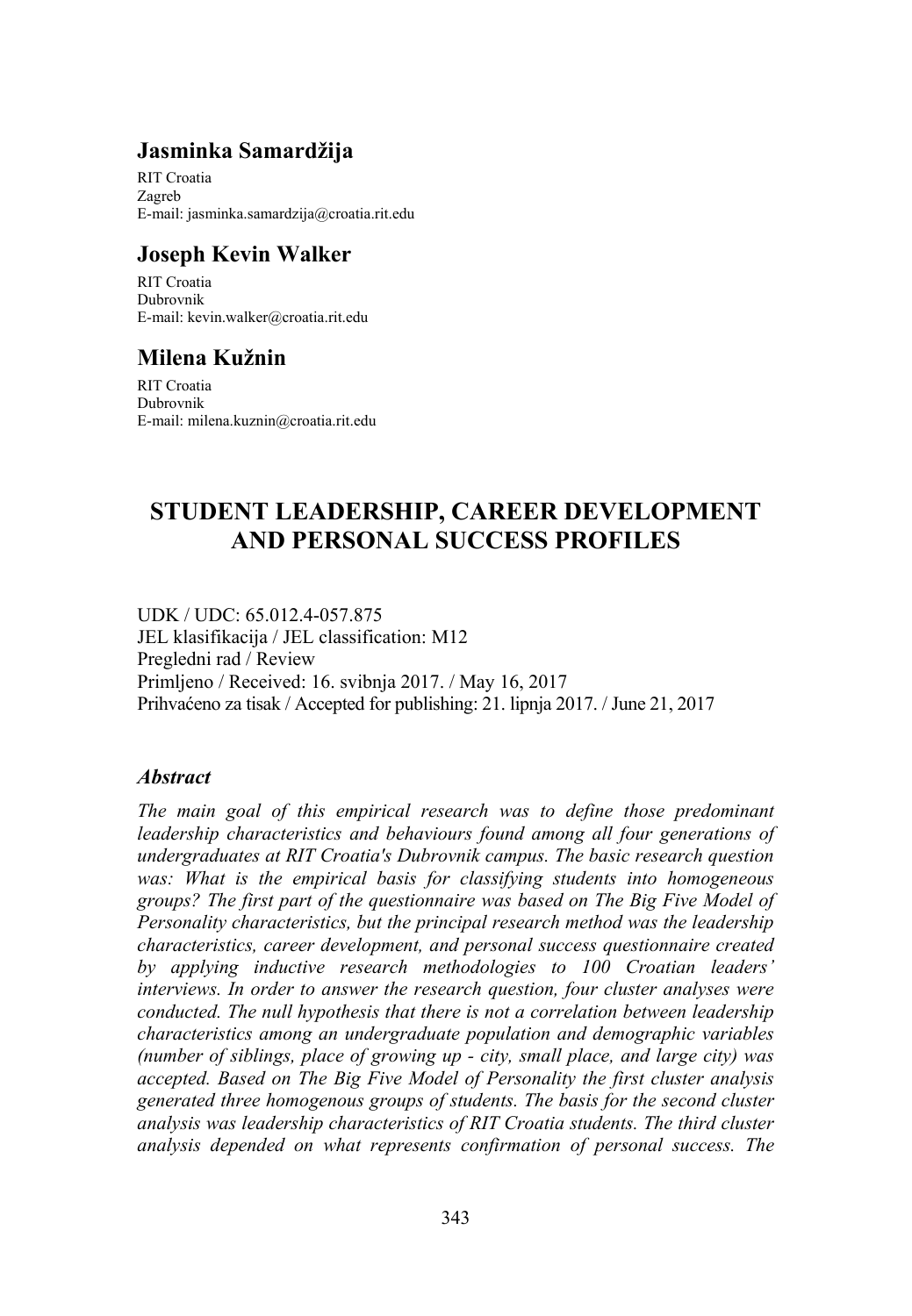*final, fourth, cluster analysis was based on the subjective dimension of career development expectation. All four cluster analyses produced three distinct clusters.* 

#### *Keywords: leadership characteristics, student development, student leadership profile, career development, personal success*

### **1. INTRODUCTION**

Research, from neither a theoretic nor practical approach, into desirable student leadership characteristics pertaining to the development of future leaders that will impact economic performance has yet to be undertaken. The original interest and idea behind such research is to determine leadership characteristics that could be encouraged and developed during the education process in order to increase the number of future leaders.

The purpose of this paper is to detect and analyse characteristics and qualities which represent RIT Croatia's Dubrovnik campus undergraduate students' personalities and to detect leadership characteristics which differentiate four generations of students freshmen, sophomores, juniors and seniors, suggesting an evolution of student personalities. The main goal of this empirical research was to define those predominant leadership characteristics and behaviours found among all four generations of undergraduates at RIT Croatia's Dubrovnik campus. The basic research question was: What is the empirical basis for classifying students into homogeneous groups?

It is no surprise that current organizations are fighting to determine the magic formula for how to succeed in the long run. The business environment is more competitive than ever. The rate of change is causing us to discard any unnecessary behaviours or characteristics while focusing only on those competencies that will bring us long term success. Companies want to get the best from their workforce and, if possible, from the moment they get hired.

One particular type of leaders in recent times seems to achieve greater motivation and engagement among the workforce, focusing on transformative strength of the organization and relationship building among the employees of an organization (Bass and Riggio, 2006). Transformational Leaders are found to be inspirational and highly effective when it comes to increased motivation and positive outcomes (Bass and Riggio, 2006).

Transformational leaders are creative, energetic, team players. At the very core of the transformational leadership model one can find consciousness – of self and of others. The change towards this type of leadership has to start at the individual level and it should continue to interpersonal relationships and finally to the organization as a whole (Hacker & Roberts, 2003).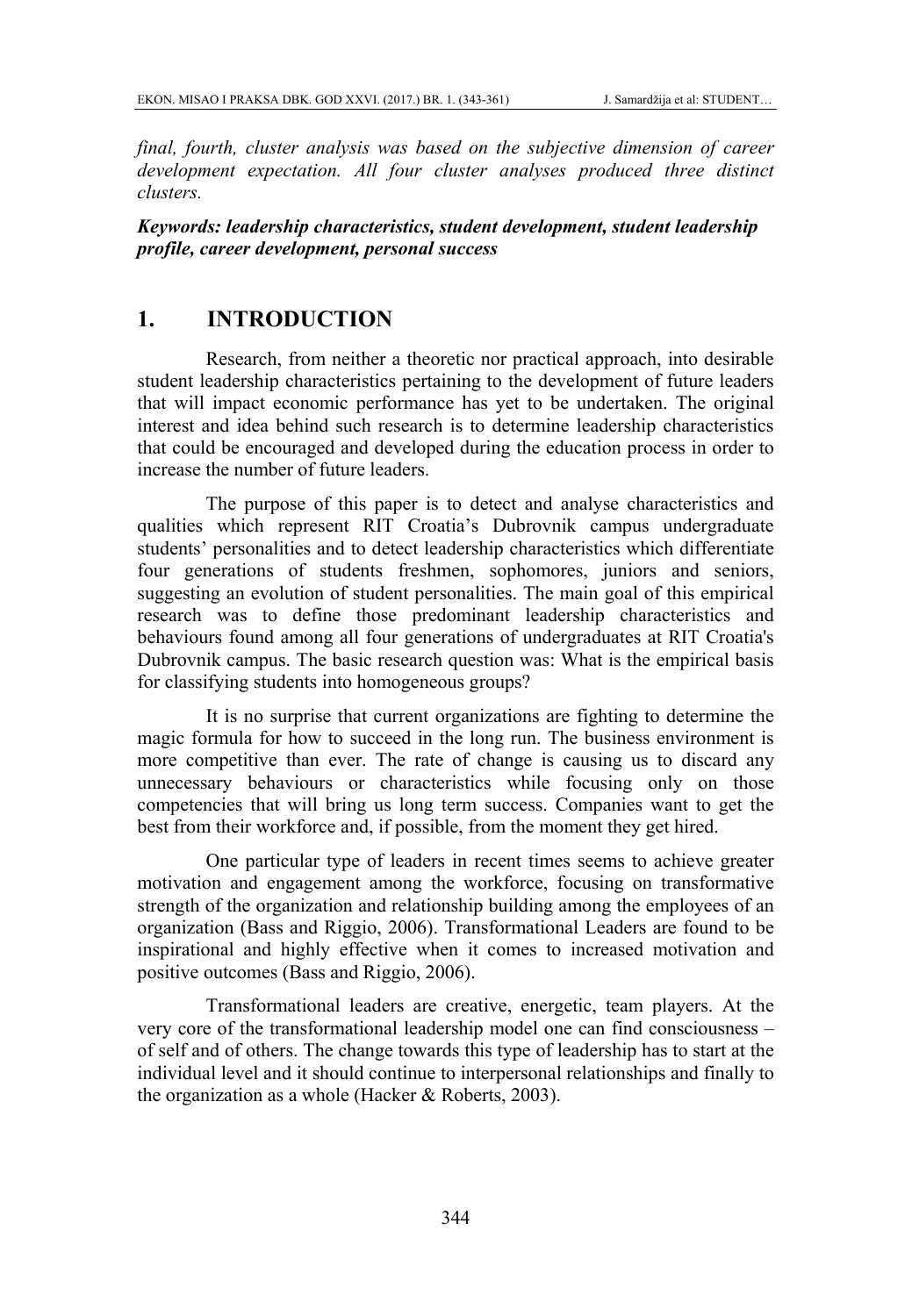Research on transformational leadership can be linked with Big Five personality characteristics (extraversion, agreeableness, conscientiousness, neuroticism and openness to experience) as important predecessors of this particular type of leadership (Lee, 2012).

Big Five personality characteristics have been cross-culturally validated and there is a vast body of research using this model to explore the relationship between personality and leadership (McCrae, Costa, 1987).

The model relies on exploring the five personality traits: extraversion, agreeableness, conscientiousness, neuroticism and openness to experience. Extraversion in this context means "sociable, gregarious, assertive, talkative, and active", and agreeableness is being "courteous, trusting, forgiving, and softhearted". Conscientiousness refers to "responsible, organized, planful and thorough" while openness to experience describes an individual as "imaginative, curious, original and artistically sensitive". Neuroticism has been described as having "anxious, depressed, emotional, insecure" tendencies (Barrick, Mount, 1991).

Due to the popularity of personality tests, this study examined the relationship between various leadership characteristics (as projected through the Big Five as a model) and the student population at a college level higher education institution. This research focused on discovering leadership characteristics and existence of patterns and clusters among a diverse student population by applying inductive research methodology from *100 Croatian Leaders* (Samardžija, 2013).

As Baccei (2015) states in his dissertation work, one of the main goals of colleges and universities today is to strive to develop future leaders through careful design of curricular and extra-curricular activities. The college administrators have to be aware of the importance of deliberately choosing as many leadership opportunities as possible so that students can develop in the right direction (Baccei, 2015).

The case in this study can be taken as an example of a higher education institution that tries to do the same: to educate future managers with the right leadership competencies that will make them valuable future employees. In the creation of the curriculum, RIT Croatia is guided by identification of competencies first followed by working on the list of classes to offer second (R.I.T. Greatness Through Difference, 2016). The results of this paper may be used to refine the competencies identified earlier by RIT Croatia administrators.

What types of leaders are being educated at RIT Croatia? Is there a particular type that would be more "suitable" in a given social and cultural environment? A study conducted between Swedish and Croatian leadership styles revealed that there are differences in perception of desirable leadership skills. While Croatian participants rated self-confidence, dominance and fluency of speech as the top three characteristics, Swedish participants reported charisma,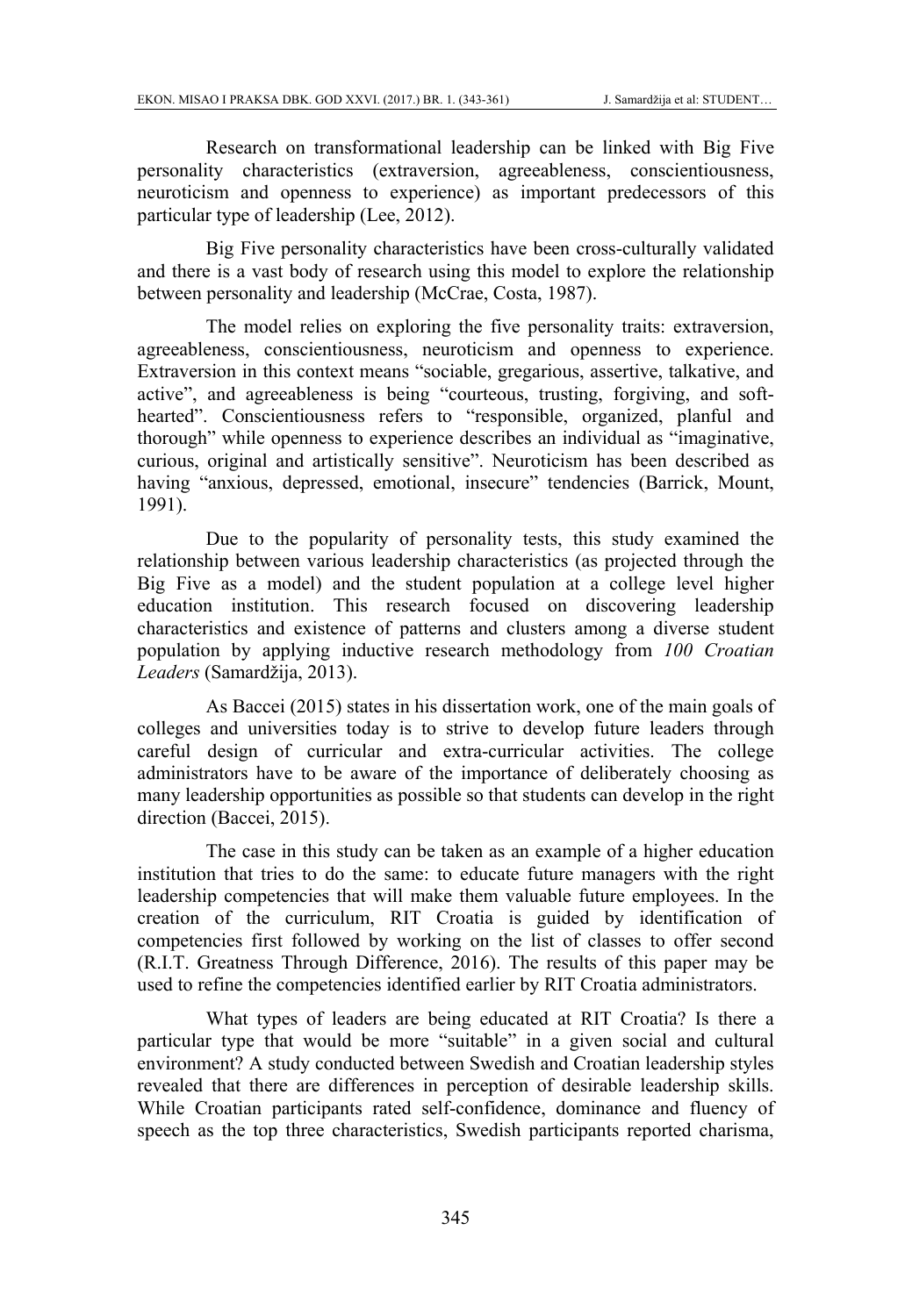communication and team building as the crucial skills (Kostić-Bobanović and Bobanović, 2013).

Juras (2010) concluded that Croatian managers demonstrated the development of consciousness related to the growing importance of leadership for the success of Croatian business. For Croatia, as a country still in transition, this is an important stage of creating the right opportunities for students to learn about appropriate traits and skills and their ability to match them with the appropriate leadership style.

The personality approach to leadership is only one approach and it may be a limited one. However, this research contributes to the previous body of studies that explored the relationship between traits and leadership development. Andersen (2005) states that previous work has found positive correlations but these correlations were week.

In leadership development guidebook, Seemiller (2013) clearly makes a case that any institution of higher learning that wants to adequately prepare students for successful future careers has to understand the competencies that are a must for achieving effectiveness at work. Thus, students must be familiarized with the process and language of competencies before entering the workforce.

After providing the preceding brief literature review associated with leadership styles and personality traits, the paper will first continue with a description of the methodology employed to understand students' leadership qualities and personality traits. Following this, results of the study's survey and an associated discussion will occur. Finally, concluding remarks are presented.

### 2. **METHODS**

This paper would like to produce research outcomes that are useful in education and that will later have a practical impact on real-world organizations. In particular, this paper was interested in characteristics that RIT Croatia students value the most. The basic research question was: What is the empirical basis for classifying students into homogeneous groups? In order to answer the research question, four cluster analyses were conducted:

- 1. Cluster analysis of students according to The Big Five Model of Personality
- 2. RIT Croatia Leadership characteristics cluster analysis
- 3. Cluster analysis of confirmation of personal success
- 4. Career development cluster analysis

Associated with this research is the null hypothesis: There is not a correlation between leadership characteristics among an undergraduate population and two demographic variables: number of siblings and place of growing up (city, small place, and large city).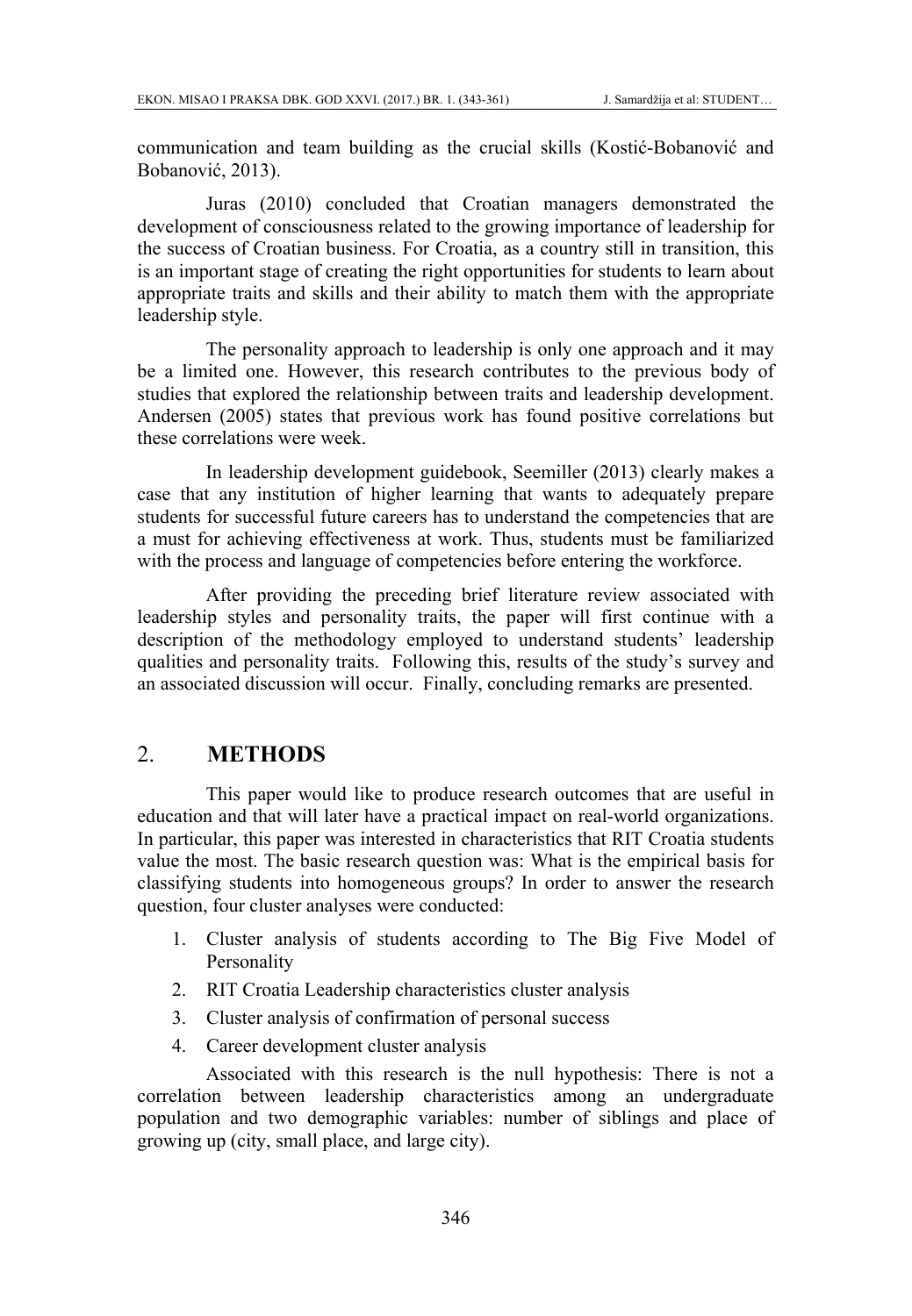Participants: There were 134 participants, students from RIT Croatia's Dubrovnik campus, in total recruited through a combination of face to face distribution of questionnaires and an online distribution of the same questionnaire via Google form. Out of the 134 completed questionnaires, 127 questionnaires were valid: 29 Freshmen (22,8%), 27 Sophomores (21,3%), 37 Juniors (29,1%) and 34 Senior students (26,8%). Gender distribution among participants was almost equal: 62 (48,8%) female and 65 (51,2%) male.

Materials: The questionnaire consists of 18 different type of questions helping one better understand leadership characteristics, but also obtaining a greater awareness of characteristics that would make students excel in their future careers as leaders. The first part of the questionnaire was based on The Big Five Model of Personality (Cronbach's Alpha  $\alpha$  =.69), but the principal research method was a leadership questionnaire that consists of 42 traits created by professor Samardžija using inductive research methodology applied to 100 Croatian leaders' interviews (Samardžija, 2013) (Cronbach´s Alpha  $\alpha$  =.93). The questionnaire contained a list of characteristics in semantic differential form. The participants were asked to circle a number from 1-7 on a Likert scale that corresponds to their level of identification with the anchors' stated characteristic (personality trait). Further questions investigated student attitudes about important components for career development, opinions about success, and individual claims based on confirmation of personal success. The remaining questions in the questionnaire were used to create demographic profiles of students.

Procedure: Using descriptive adjective pairings and a 7-point Likert scale, students first self-reported aspects of their personalities based on twentyfive traits associated with the Big Five Model of Personality which categorizes traits into five dimensions of Extraversion, Agreeableness, Openness, Conscientiousness, and Neuroticism (Lussier and Achua, 2001). The principal research method was the leadership characteristics, career development, and personal success questionnaire created by applying inductive research methodologies to 100 Croatian leaders' interviews (Samardžija, 2013).Participants were instructed to self-report their standing in regards to 42 descriptive adjective pairings of personal leadership characteristics, as well as their attitude towards career development, and confirmation of their personal success.

#### **3. RESULTS AND DISCUSSION**

Based on The Big Five Model of Personality the first cluster analysis generated three homogenous groups of students. The basis for the second cluster analysis was leadership characteristics of RIT Croatia students. The third cluster analysis depended on what represents confirmation of personal success. The final, fourth, cluster analysis was based on the subjective dimension of career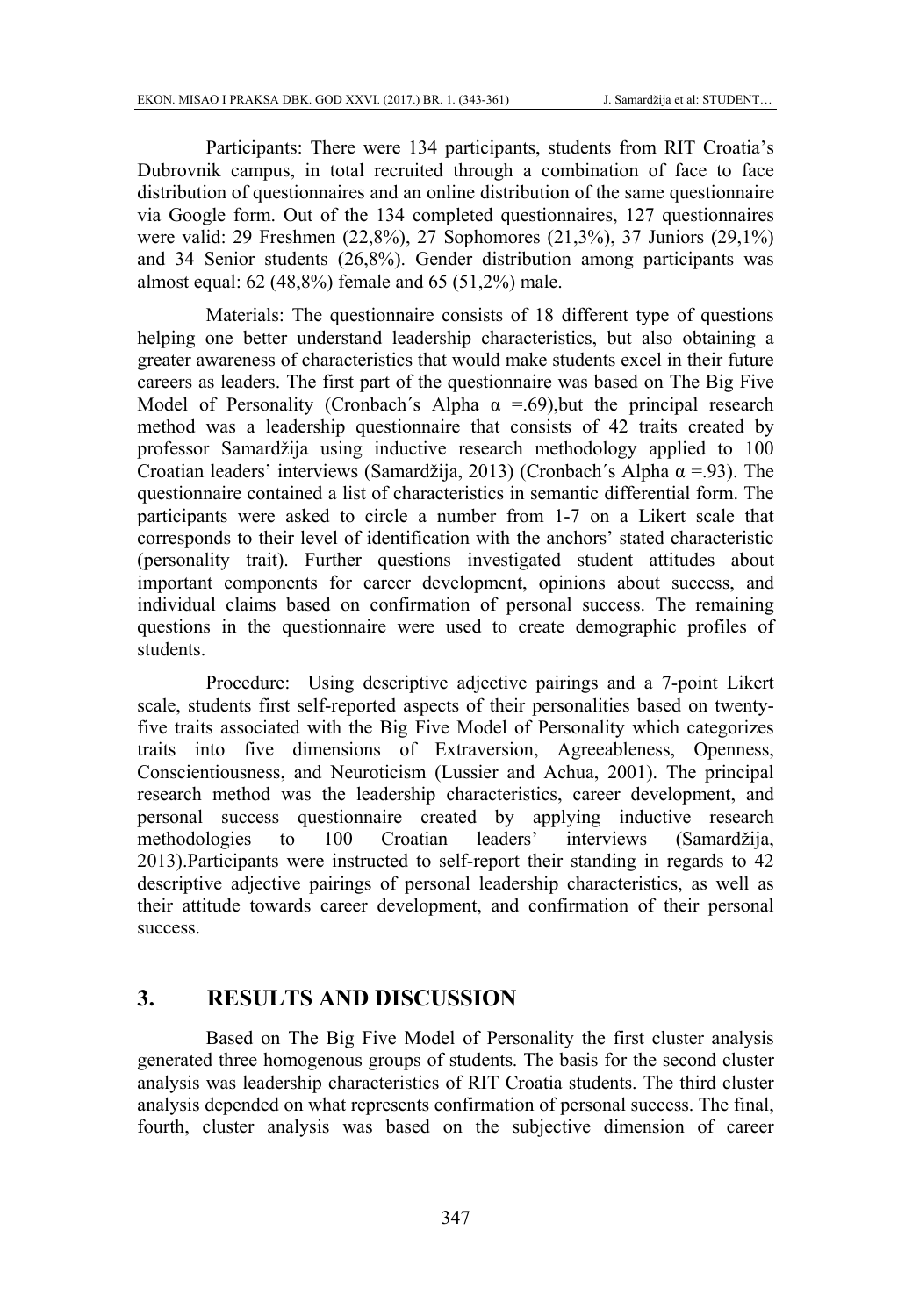development expectation. All four cluster analyses produced three distinct clusters.

### **3.1. Cluster Analysis of Students According to the Big Five Model of Personality**

Based on The Big Five Model of Personality, the first cluster analysis generated three homogenous groups of students (Table 1).

Table 1

|                                 |                        | Cluster 1      | Cluster 2        | Cluster 3      |
|---------------------------------|------------------------|----------------|------------------|----------------|
|                                 |                        | Emotional-     | Self-            | Creative       |
|                                 |                        | extroverts     | satisfactionists | perfectionists |
|                                 |                        |                | (Smugs)          |                |
| Gender                          |                        | Female         | Female           | Male           |
|                                 |                        | 2              | 3                | 3              |
| Year of college                 |                        | (sophomore)    | (junior)         | (junior)       |
| <b>BIG FIVE CHARACTERISTICS</b> |                        | Scale          | 1234567          |                |
| Opposing adjectives             |                        |                |                  |                |
| Down to Earth                   | Imaginative            | 3              | 2                | $\overline{4}$ |
| Careless                        | Careful                | 4              | 3                | 5              |
| Soft Hearted                    | Ruthless               | 3              | 6                | 5              |
| Rude                            | Courteous              | 5              | 5                | 5              |
| Aloof                           | Friendly               | 5              | 5                | 6              |
| Narrow Interests                | <b>Broad</b> interests | 4              | 6                | 5              |
| Disorganized                    | Well organized         | 5              | 6                | 5              |
| Forgiving                       | Vengeful               | $\overline{2}$ | 5                | 6              |
| Self-pitying                    | Self-satisfied         | 5              | 6                | 6              |
| Self-disciplined                | Weak Willed            | 3              | 6                | 5              |
| Callous                         | Sympathetic            | 5              | 3                | 5              |
| $SUM\%$                         |                        | 23,5%          | 12,6%            | 63,9%          |

Cluster analysis of students according to The Big Five Model of Personality

*Source: Authors' research* 

The first cluster, the Emotional-extroverts, account for 23.5% of the student sample. This cluster is predominately female and, notably, is the youngest of the sample, and displays the broadest set of liberal ideals, being markedly more forgiving and soft-hearted than the other clusters. Additionally, in their interactions with others, they see themselves as largely courteous, friendly, and sympathetic. In their relationship with the broader environment, they self-report as being down-to-earth and having a number of interests. When pursuing their interests, this cluster is well organized, disciplined and satisfied. In sum, this cluster extends a receptive and engaging hand to the world while purposefully exploring their interests.

The second cluster, the Self-satisfactionists, is the smallest at 12.6%. This cluster is also largely female, but slightly older. Like the Emotional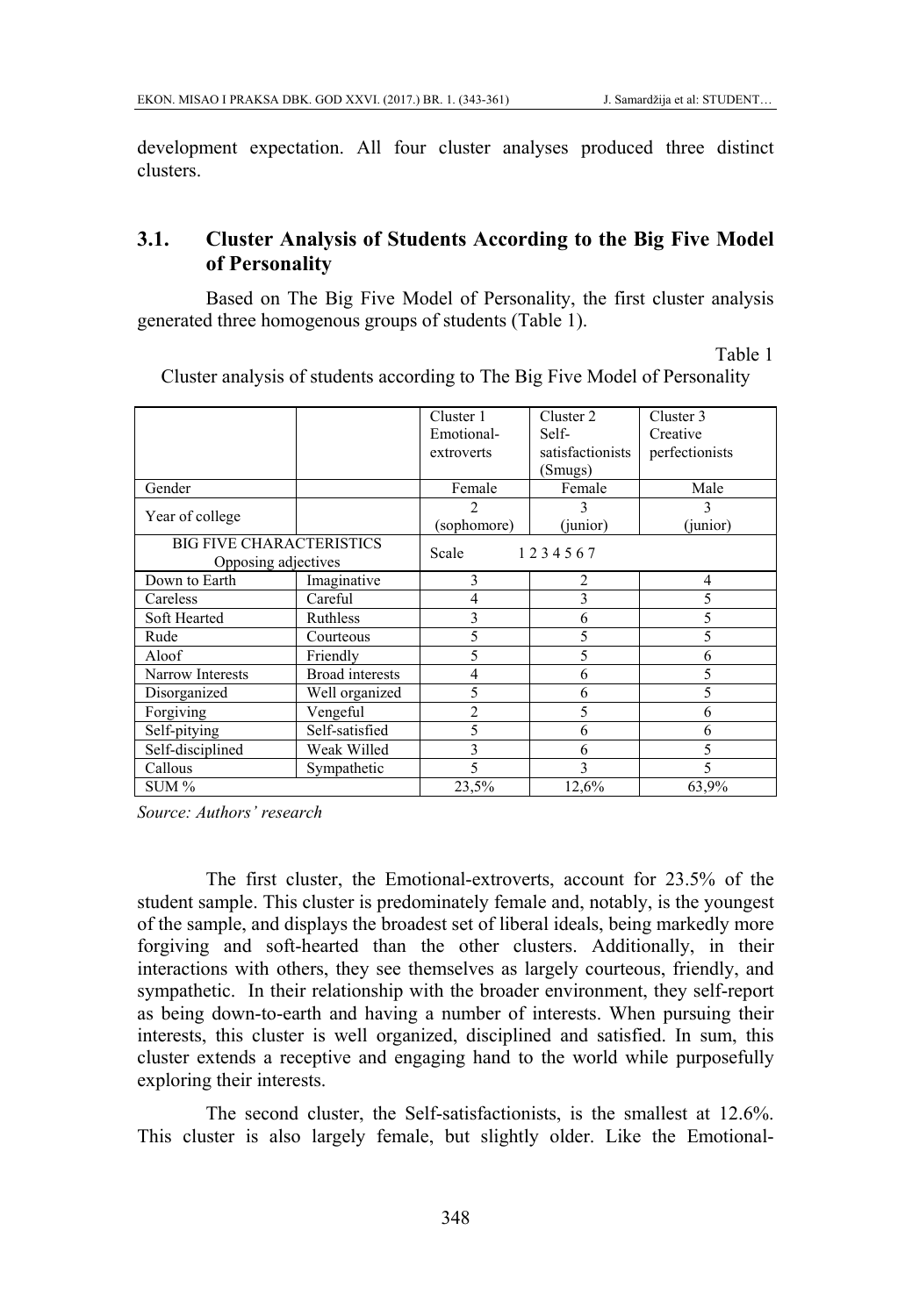extroverts, they are down-to-earth, but, in a stark difference, are much less considerate of others, viewing themselves as ruthless, and somewhat vengeful and callous. In an apparent contradiction, this cluster is, at the same time, friendly and courteous, suggesting that this cluster is accepting of those that they are comfortable with but, at the same time, harsh with those whom they disagree with. When considering what intrigues them, this cluster states that they have broad interests and are well organized in their pursuit of them and are satisfied with their efforts. Overall, this cluster is interested in much of what is around them, exploring various pursuits in a purposeful fashion, and is discerning with whom they interact, being warm with some and dismissive of others.

The third cluster, the Creative-perfectionists, at 63.9%, is the largest cluster. This cluster is largely older and, distinct from the first two clusters, is predominately male. Also unique from the other two clusters, this cluster is less grounded, stating that they are more imaginative and careful, suggesting that they have a day-dreamer aspect to themselves, envisioning new things but at the same time not being aggressive in enacting them. Otherwise, the Creative-perfectionists are much like the Self-satisfactionists, being ruthless, vengeful, and callous while at the same time acting in a friendly and courteous manner. However, this cluster is more sympathetic than the Self-satisfactionists. Not surprisingly, this imaginative cluster does not stay focused, being weak-willed, and having broad interests. Somewhat remarkably, this imaginative and weak-willed cluster is able to, once they have settled on area of interest, act with a certain level of organization.

#### **3.2. Leadership Characteristics of RIT Croatia Students**

#### **3.2.1. Top Ten RIT Croatia Students Leadership Characteristics**

A descriptive analysis of the sample based on Samardžija's (2013) work was conducted in order to reveal their top ten leadership characteristics (Table 2). A set of 42 characteristics based on inductive research of 100 interviews of Croatian leaders (Samardžija, 2013) were used in the second portion of the questionnaire.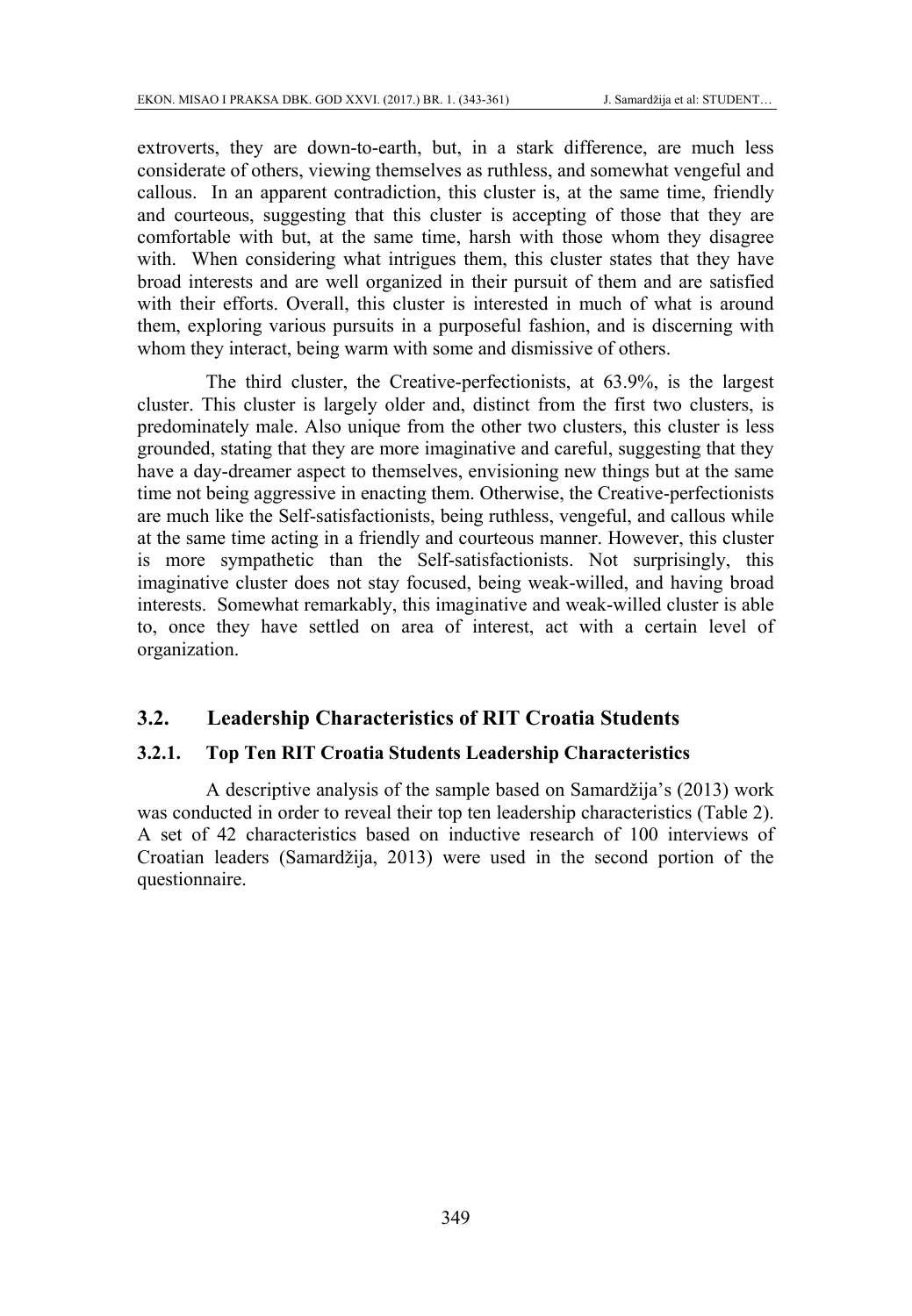Table 2

| Rank           | Student leadership characteristics | Mean | <b>Std. Deviation</b> |
|----------------|------------------------------------|------|-----------------------|
| 1.             | Learns from mistakes               | 5,93 | 1,267                 |
| 2.             | Ambitious                          | 5,84 | 1,322                 |
| 3 <sub>1</sub> | Success oriented                   | 5,79 | 1,258                 |
| 4.             | Always improving skills            | 5,75 | 1,211                 |
| 5.             | Considers "the big picture"        | 5,74 | 1,244                 |
| 6.             | Moral                              | 5,67 | 1,241                 |
| 7.             | Competent                          | 5,64 | 1,173                 |
| 8.             | Competitive                        | 5,55 | 1,367                 |
| 9.             | Positive attitude                  | 5,54 | 1,552                 |
| 10.            | Knows how to motivate others       | 5,51 | 1,253                 |

Top ten student leadership characteristics

*Source: Authors' research* 

When examining the top ten leadership characteristics of the sample, one immediately notices that student related characteristics are strongly represented. Being students, seeking to increase their knowledge and obtain career enhancing skills, it is to be expected that they learn from their mistakes, are ambitious and success oriented, and are looking to improve their skills. While acquiring skill sets and knowledge, this sample has a strong psychological make-up that should increase their chances of success, being moral, competent and competitive while possessing a positive attitude. Finally, the sample is showing signs of looking beyond themselves and considering how they will fit in with their environment, stating that they know how to motivate others.

Generation/year based differentiation of Leadership characteristics of RIT Croatia students as applied to the 42 leadership characteristics are found in Table 3, showing that seniors are significantly different than first, second and third year students in that they do not mind it when their decisions are questioned (Does not like it when decisions are questioned by others - Does not mind when decisions are questioned by others pairing). Seniors are significantly different than other students in two other characteristics. First, seniors report themselves as being more competent than do other students (Incompetent – Competent pairing). And second, seniors view themselves as more proactive than do other students (Inert – Proactive pairing).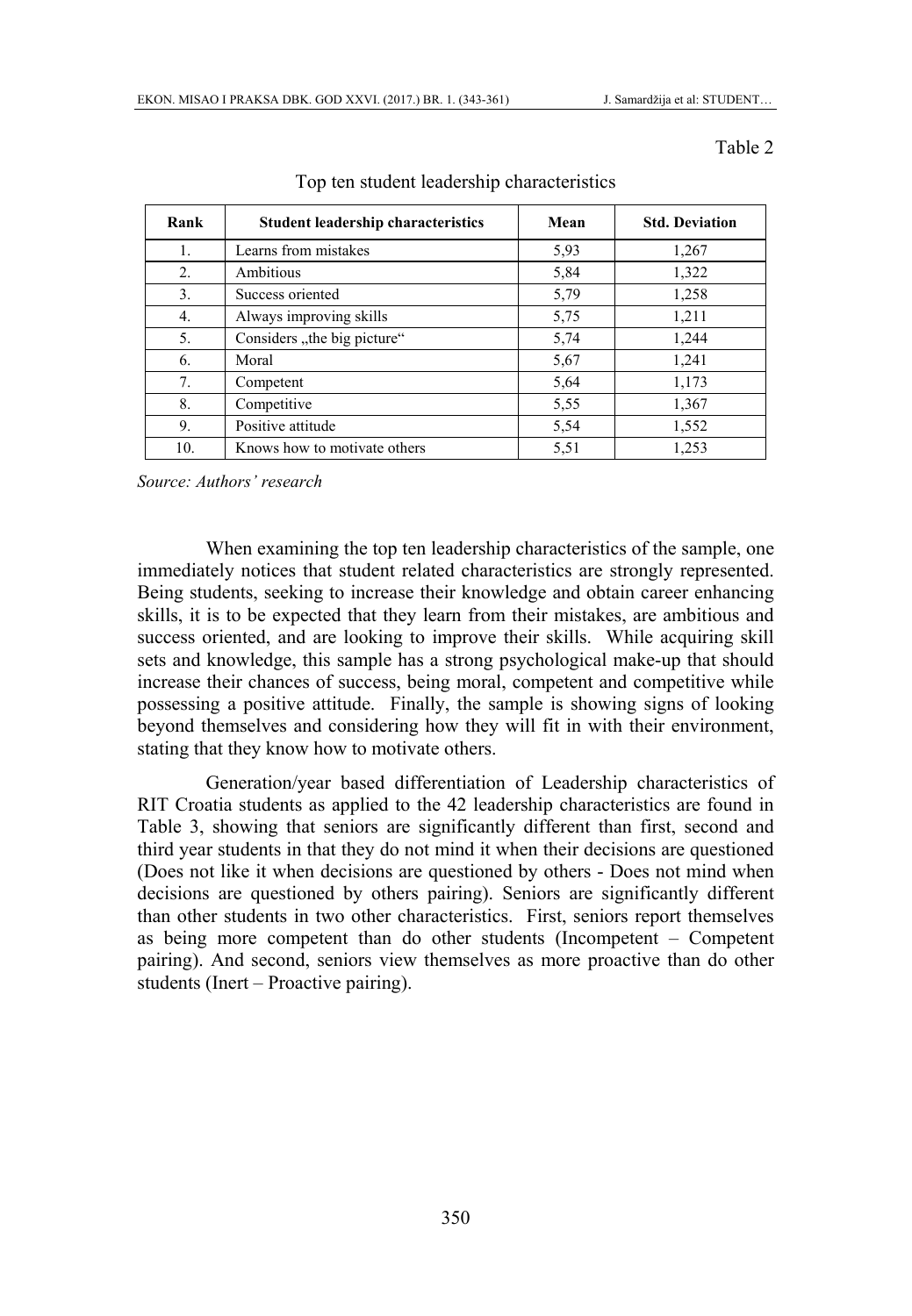#### Table 3

Generation/year based differentiation of leadership characteristics of RIT Croatia students

| Leadership      | CC   | Asy. | p-val |    |     | df Freshmen Sophomores | Juniors | Seniors | <b>SUM</b> |
|-----------------|------|------|-------|----|-----|------------------------|---------|---------|------------|
| characteristics |      | Sig. |       |    |     |                        |         |         |            |
| Does not mind   | 517  | .010 | .021  | 18 | 30% | 27%                    | 8%      | 34%     | 100%       |
| when decisions  |      |      |       |    |     |                        |         |         |            |
| are questioned  |      |      |       |    |     |                        |         |         |            |
| by others       |      |      |       |    |     |                        |         |         |            |
| Competent       | .006 | .007 | .006  | 15 | 30% | 27%                    | 8%      | 34%     | 100%       |
| Proactive       | 493  | .039 | .006  | 18 | 30% | 27%                    | 8%      | 34%     | 100%       |

*Source: Authors' research* 

Gender based differentiation of leadership characteristics of RIT Croatia students is shown in Table 4, revealing female students to be more focused, proactive, influential and willing to admit mistakes at a statistically significant level.

Table 4

Gender based differentiation of leadership characteristics of RIT Croatia students

| Leadership<br>characteristic | CC  | Asymp.Sig. | p-val. | Df | Female | Male  | Sum  |
|------------------------------|-----|------------|--------|----|--------|-------|------|
| Focused                      | 363 | .013       | .001   |    | 50.5%  | 49.5% | 100% |
| Proactive                    | 351 | .042       | .023   |    | 50.5%  | 49.5% | 100% |
| Influential                  | 332 | .038       | .022   |    | 50.5%  | 49.5% | 100% |
| Admits mistake               | 327 | .044       | .015   |    | 50.5%  | 49.5% | 100% |

*Source: Author's research* 

#### **3.2.2. RIT Croatia Leadership Characteristics Cluster Analysis**

The basis for the second cluster analysis was leadership characteristics of RIT Croatia students (Table 5).

Table 5

|                     |               | Cluster                       |                                |                   |  |  |
|---------------------|---------------|-------------------------------|--------------------------------|-------------------|--|--|
| Variables           |               | 1. Prime<br>future<br>leaders | 2.Optimal<br>future<br>leaders | 3. Non<br>leaders |  |  |
| Opposing adjectives |               | Scale                         | 1234567                        |                   |  |  |
| Immoral             | Moral         |                               |                                |                   |  |  |
| Unscrupulous        | Conscientious |                               |                                |                   |  |  |
| Ouitter             | Persistent    |                               |                                |                   |  |  |

RIT Croatia Leadership characteristics cluster analysis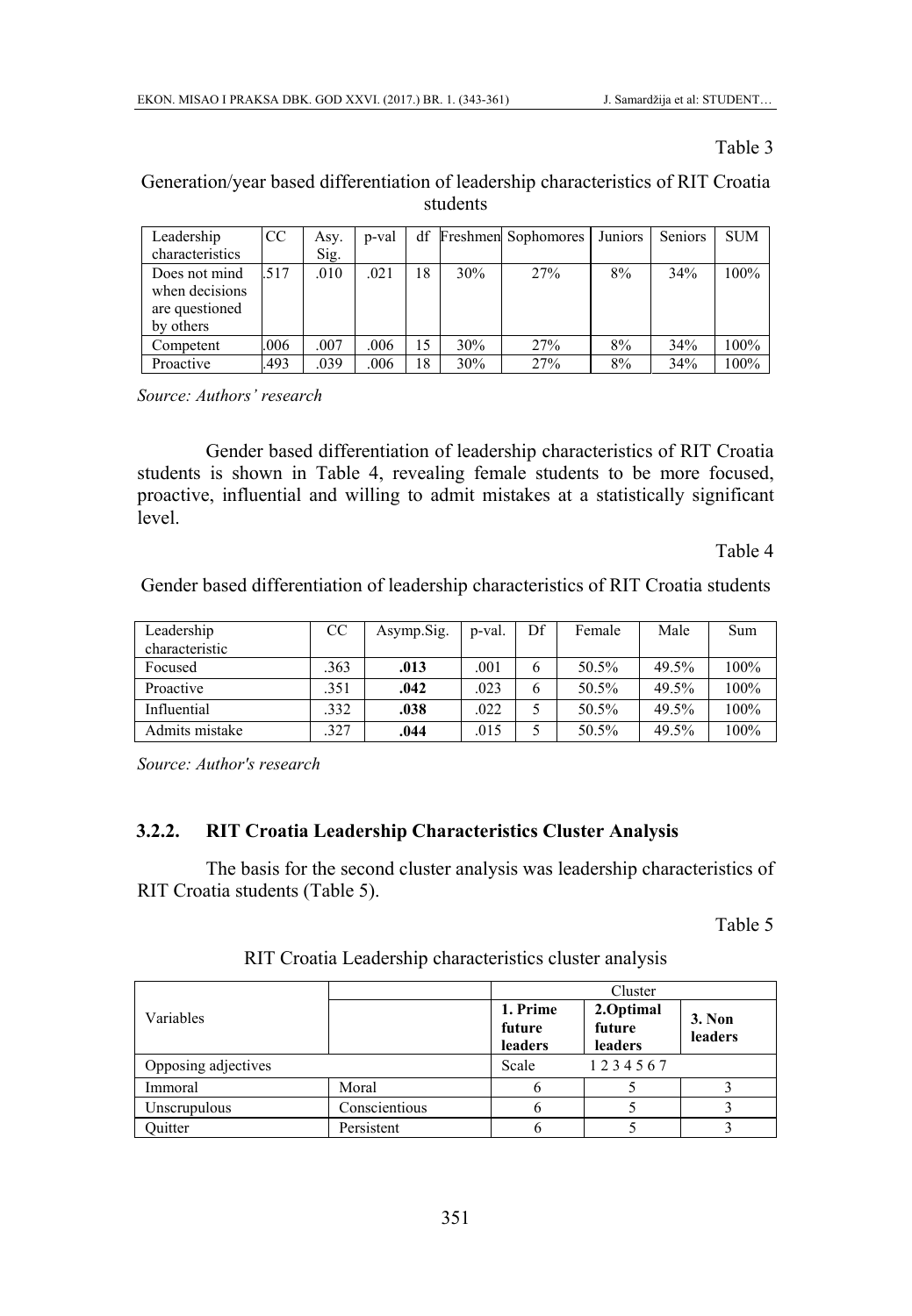| Inconsistent                | Consistent                     | 6              | 5                        | 3                        |
|-----------------------------|--------------------------------|----------------|--------------------------|--------------------------|
| No luck                     | Lucky                          | $\overline{5}$ | $\overline{\mathbf{4}}$  | $\overline{\mathbf{3}}$  |
| Unfocused                   | Focused                        | 6              | $\overline{4}$           | $\overline{4}$           |
| Negative attitude           | Positive attitude              | 6              | 5                        | $\overline{c}$           |
| Talentless                  | Talented                       | 6              | 5                        | $\overline{c}$           |
| Uncompetitive               | Competitive                    | 6              | $\overline{5}$           | $\overline{\mathbf{3}}$  |
| Inert                       | Proactive                      | 6              | 5                        | 3                        |
| Has no eye for business     | Has an eye for                 |                |                          |                          |
| opportunities               | business opportunities         | 6              | 5                        | 3                        |
| Incompetent                 | Competent                      | 6              | 5                        | 3                        |
| No empathy                  | Full of empathy                | 5              | 5                        | 3                        |
| Not success oriented        | Success oriented               | 6              | 5                        | 3                        |
| Unambitious                 | Ambitious                      | 6              | 5                        | $\overline{\mathbf{3}}$  |
| Risk-averse                 | Risk-taking                    | 6              | 5                        | 3                        |
| Insincere                   | Sincere                        | 6              | 5                        | 3                        |
| Suspicious                  | Trusting                       | $\overline{5}$ | $\overline{4}$           | $\overline{3}$           |
| Non influential             | Influential                    | $\overline{5}$ | 5                        | 3                        |
| Does not know how to        | Knows how to                   |                |                          |                          |
| motivate others             | motivate others                | 6              | 5                        | $\overline{\mathcal{L}}$ |
| Non-genuine                 | Authentic                      | 6              | 5                        | 3                        |
|                             |                                |                |                          |                          |
| Non inventive               | Innovative                     | 6              | 5                        | 3                        |
| Willing to have a           | Willing to have a              | 5              | 4                        | 3                        |
| monologue                   | dialogue                       |                |                          |                          |
| Does not admit mistakes     | Admits mistake                 | 6              | 5                        | $\overline{\mathbf{3}}$  |
| Does not like it when       | Does not mind when             |                |                          |                          |
| decisions are questioned by | decisions are                  | 5              | 4                        | 3                        |
| others<br>Unprincipled      | questioned by others           | 6              | 5                        | $\overline{2}$           |
|                             | Principled<br>Always improving |                |                          |                          |
| Not improving skills        | sills                          | 6              | 5                        | $\overline{4}$           |
| Doesn't track competitors'  | Tracks competitors'            |                |                          |                          |
| actions                     | actions                        | 6              | $\overline{4}$           | 3                        |
| Non-profit oriented         | Profit oriented                | 6              | 5                        | 3                        |
| Unintuitive                 | Intuitive                      | 6              | 5                        | 3                        |
| Does not learn from         |                                |                |                          |                          |
| mistakes                    | Learns from mistakes           | 6              | 5                        | $\overline{4}$           |
| Does not consider "the big  | Considers "the big             | 6              | 5                        | 3                        |
| picture"                    | picture"                       |                |                          |                          |
| Lazy                        | Hard-working                   | 6              | $\overline{\mathcal{L}}$ | $\overline{2}$           |
| Not concerned about social  | Concerned about                | 6              | $\overline{4}$           | $\overline{4}$           |
| inequality                  | social inequality              |                |                          |                          |
| Physically aggressive       | Physically non-                | 6              | 5                        | 3                        |
|                             | aggressive                     |                |                          |                          |
| Not physically active       | Physically active              | 6              | 5                        | $\overline{4}$           |
| Does not plan strategically | Plans strategically            | 6              | 5                        | $\overline{2}$           |
| Improvises                  | Plans short-term               | 4              | 3                        | $\overline{\mathbf{3}}$  |
| <b>SUM</b>                  | % of participants              | 63%            | 36%                      | 4%                       |

*Source: Author's research*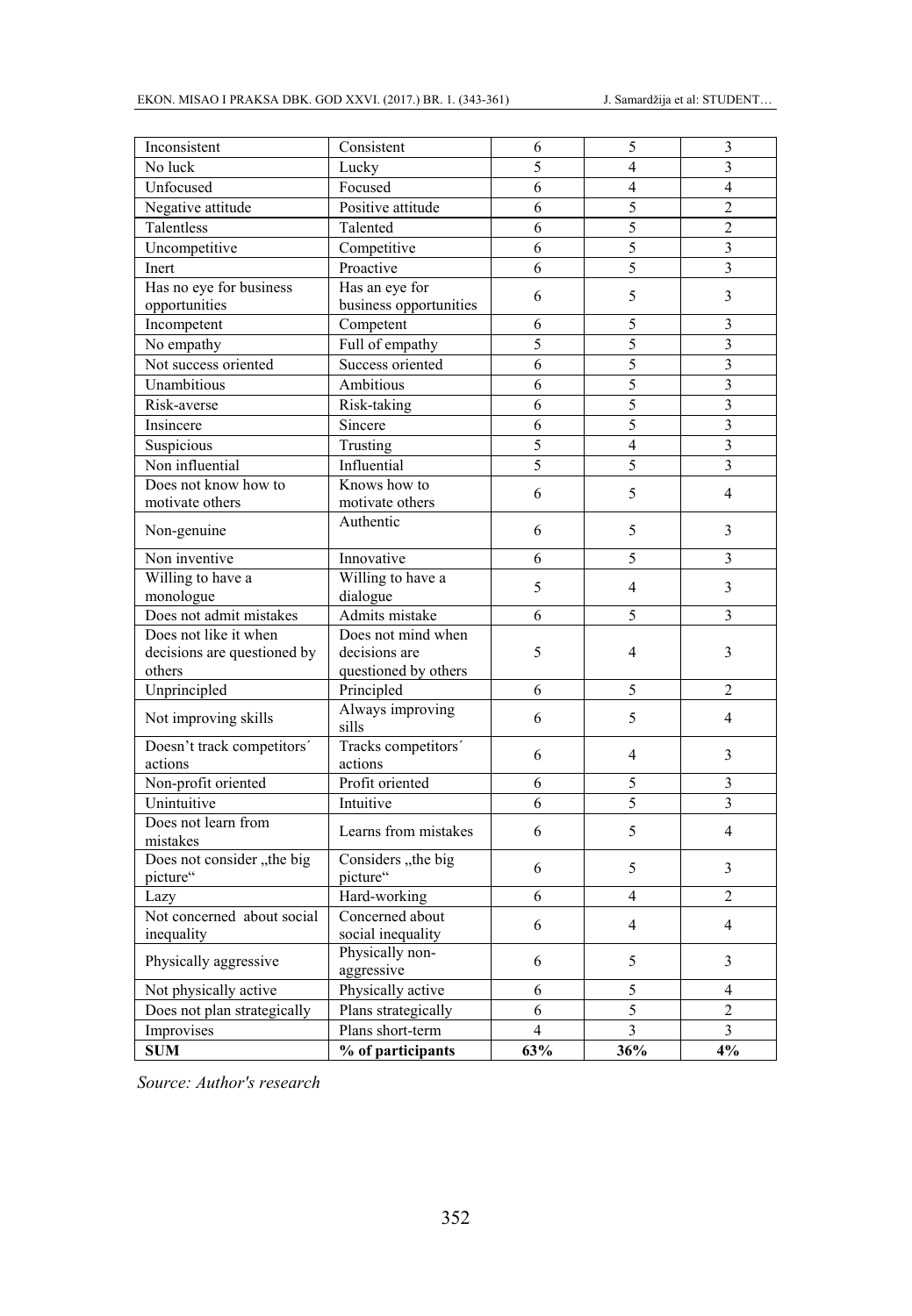When considering the presence of Samardžija's (2013) leadership characteristics among the sample, cluster analysis reveals three distinct clusters based on 38 leadership characteristics. Encouragingly, the first cluster, Prime Future Leaders, those respondents who most strongly report to possess leadership characteristics, are the largest group, making up 63% of the sample. Impressively, this cluster has a score of six (on a 7-point Likert scale) on 31 of 38 (81.6%) of the relevant characteristics. The remaining seven characteristics have six scores of five and one four (on a 7-point Likert scale) on the improvising as opposed to planning characteristic. But this score, in and of itself, should not be seen as a negative for the cluster as the decision making process is contextual in that those situations that are uncertain or highly uncertain require more improvising than more certain situations that can be addressed through a more structured approach (Sarasvathy, 2008). Across the board, then, these individuals, based on Samardžija's (2013) work, are well positioned to become leaders. They are willing to take risks, are dedicated and hard-working, want and seek to improve themselves, and are emotionally intelligent.

The second cluster, Optimal Future Leaders, is also well represented, comprising 36% of the sample. These individuals largely score one point less (on a 7 point Likert scale) on the leadership characteristics than the Prime Future Leaders, and are thus also well positioned to become leaders. Note that for no single characteristic does this cluster rate itself higher than the Prime Future Leaders do, and only equates itself with the Prime Future Leaders in two characteristics: full of empathy and influential. Additionally, the largest differences (a score of two on a 7-point Likert scale) between this cluster and the Prime Future Leaders are found in four characteristics: focused versus not focused; tracks the competitions' actions versus not doing so; hardworking versus lazy; and concerned about social equity versus not being so. These four differences are indicative of the Prime Future Leaders relative advanced position. Being more focused and hard-working, the Prime Future leaders have a greater level of drive and determination as reflected in their higher scoring in the other characteristics. And this edge further operationalizes itself in that Prime Future Leaders are more aware of their surroundings both in terms of what competitors are doing as well as the overall general welfare of society.

The third cluster, Non-leaders, only make up 4% of the sample. This group exhibits markedly unimpressive leadership characteristics with their highest score being four (on a 7-point Likert scale) and this occurs in just six characteristics: knows how to motivate others; always improving skills; learns from mistakes; physically active; concerned about social inequality; and focused. And in these last two characteristics, Non-leaders, in their best showing against the other two clusters, match the scores of the Optimal Future Leaders but not the Prime Future Leaders. It is instructive to recognize that the Non-leaders do not outscore the other two clusters in any characteristic. As for the other 32 leadership characteristics, Non-leaders recorded scores of three with the exception of five characteristics that have a score of two: positive attitude; talented; principled; hard-working; and plans strategically. These five poorly scored characteristics aptly capture the overall poor scoring of this cluster. As they are not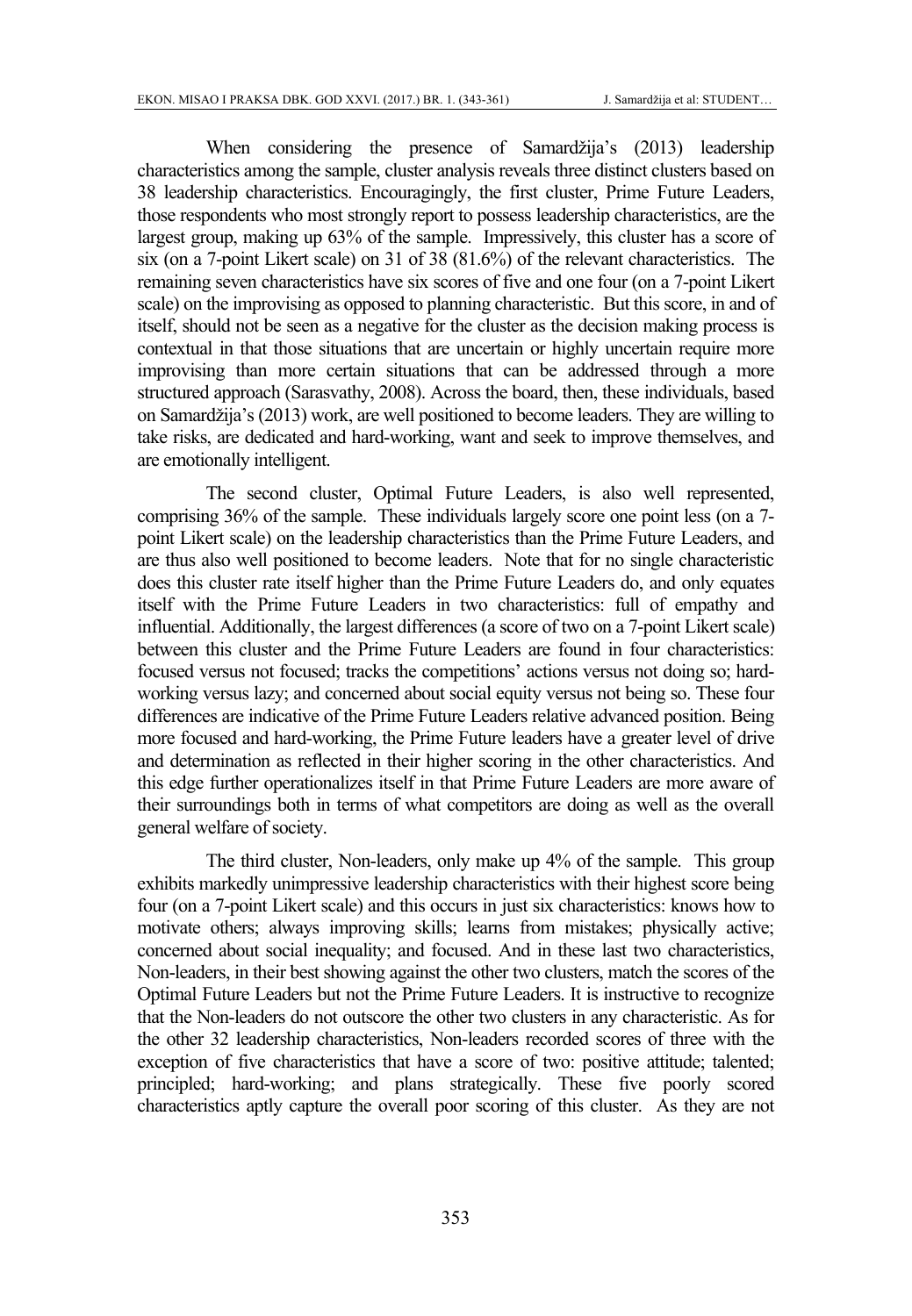hard-working, lack talent, positive attitudes, and principles, the scores in the other characteristics are not surprising. They do not have great potential to become leaders.

#### **3.3. What Represents Confirmation of Personal Success?**

The majority of students, 57%, choose success to be defined as: Success is when one does what one loves, goes to work happy with a smile on one's face, and is able to maintain a balance between satisfying one's own needs, family needs, and health and societal needs.

Additionally we have conducted the third cluster analysis which depended on what represents confirmation of personal success (Table 6).

Cluster analysis of student ranking of components that they see as confirmation of success generated three homogeneous clusters: Moderates, Capitalists and Sociocapitalists. The first cluster, Moderates, comprise 33.6% of the sample and are, as their name suggests, moderate in their expectations of success. They consider the amount of money they make to be important, but only to the extent that this wealth will allow them to have good health and provide a college education for their children. Material goods such as homes and cars are not important to them nor is media recognition. Likewise, they have little interest in influencing public policy and they do not express an interest in leaving their mark of society, making the world a better place overall. The level of employee satisfaction, however, is one externally oriented (viewable to the world) characteristic that is moderately important to this cluster.

Table 6

| <b>VARIABLE/question content</b>                                       | <b>Cluster 1</b><br><b>MODERATES</b> | <b>Cluster 2</b><br><b>CAPITALIST</b> | Cluster 3<br>SOCIO-<br><b>CAPITALIST</b> |
|------------------------------------------------------------------------|--------------------------------------|---------------------------------------|------------------------------------------|
| Confirmation of my personal success is:                                | Not important                        | 1234567                               | Very important                           |
| The amount of money that I have<br>earned                              | 5                                    | 6                                     |                                          |
| Recognition by high society                                            | $\overline{4}$                       | 6                                     | 3                                        |
| A satisfied team of employees                                          | 5                                    | 6                                     | 6                                        |
| Being part of government policy<br>formation                           | 3                                    | 5                                     | $\mathfrak{D}$                           |
| The number of cars that I have                                         | 2                                    | 4                                     |                                          |
| Having good health                                                     | 6                                    |                                       |                                          |
| Being able to actively play and engage<br>in sports                    | 4                                    | 6                                     | 6                                        |
| Leaving a positive mark on society;<br>making the world a better place | 4                                    | 6                                     | 6                                        |
| Enabling my children to obtain a<br>college level of education         | 6                                    |                                       | 6                                        |
| SUM of respondents n=122                                               | 41                                   | 42                                    | 39                                       |
| Percentages                                                            | 33.6 %                               | 34.4%                                 | 32%                                      |

#### RIT Croatia Leadership characteristics cluster analysis

*Source: Author's research*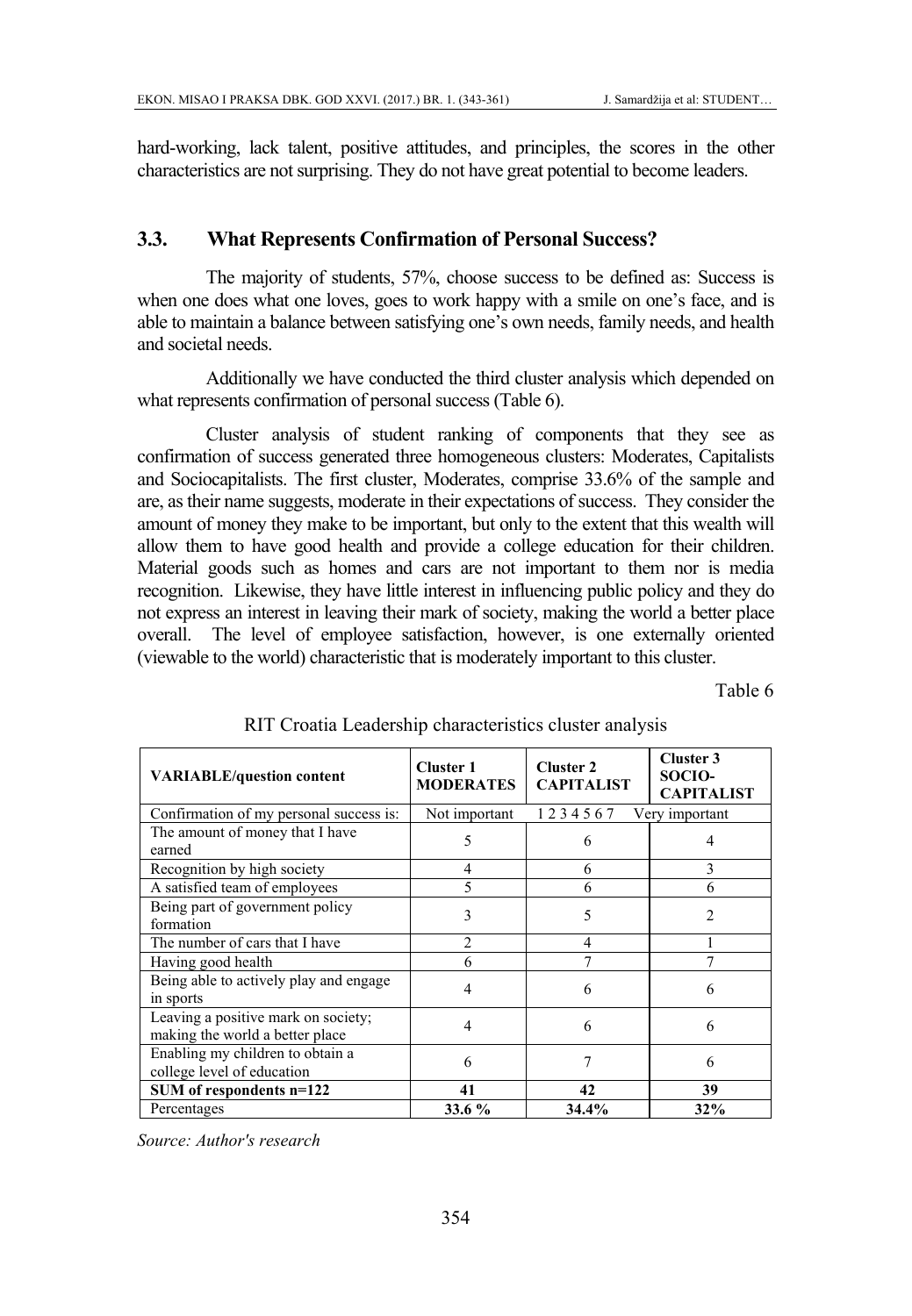Capitalists, the second cluster, make up 34.4% of the sample. Much like the Moderates, this cluster views money earned as confirmation of their success, using income to ensure good health and college educations for their children, but, unlike Moderates, they seek external validation of their success as exhibited by their desire to be recognized by high-society, mentioned in media, involved in public policy formation, and recognized for having satisfied employees. Moreover, more than the other two clusters, they view possession of material goods as confirmation of their success, rating the amount of real estate they own as somewhat important. Lastly, perhaps as an expression of their wealth and general level of success, this cluster wishes to actively engage in sports, signalling to the world that they are well-rounded individuals.

The third cluster, Socio-capitalists, represent 32% of the sample. This cluster is distinct from the other two in that it exhibits a clear lack of interest in any real material or worldly recognition or display of their success. As such, this cluster is not interested in owning properties and cars (giving these item the lowest possible score), and does not wish to be acknowledged by high-society, mentioned in media, or associated with government policy formation. Furthermore, this cluster shows indifference towards the amount of money, scoring four on a 7-point Likert scale in this characteristic. What does matter to this cluster in terms of success is to be noticed for positively contributing to society, wishing to be credited with leaving a positive mark on society as well as having satisfied employees. Like the other two clusters, Socio-capitalists want to have good health and the ability to provide their children with a college education.

#### **3.4. Subjective Dimension of Career Development Expectation**

The final, fourth, cluster analysis was based on the subjective dimension of career development expectation. Based on cluster analysis of student ranking of components they see important for their career development, three homogeneous groups were identified: Careerists, Certaintists and Balanceists (Table 7).

Careerists, the first cluster, at 61.2%, is the largest cluster. As its name suggests, this cluster shows the strongest interest in pursuing a career as well as being recognized for it. Of the seventeen items in this cluster, Careerists have a score of six (on a 7-point Likert scale) on fourteen items, one score of five and two scores of seven. Notably, the other two clusters do not score higher on any of the seventeen items. Careerists express a strong desire to be able to grow within an organization, build or create something within a firm, and maintain autonomy at the same time. And these Careerists want affirmation of their accomplishments in the form of money as well as social standing.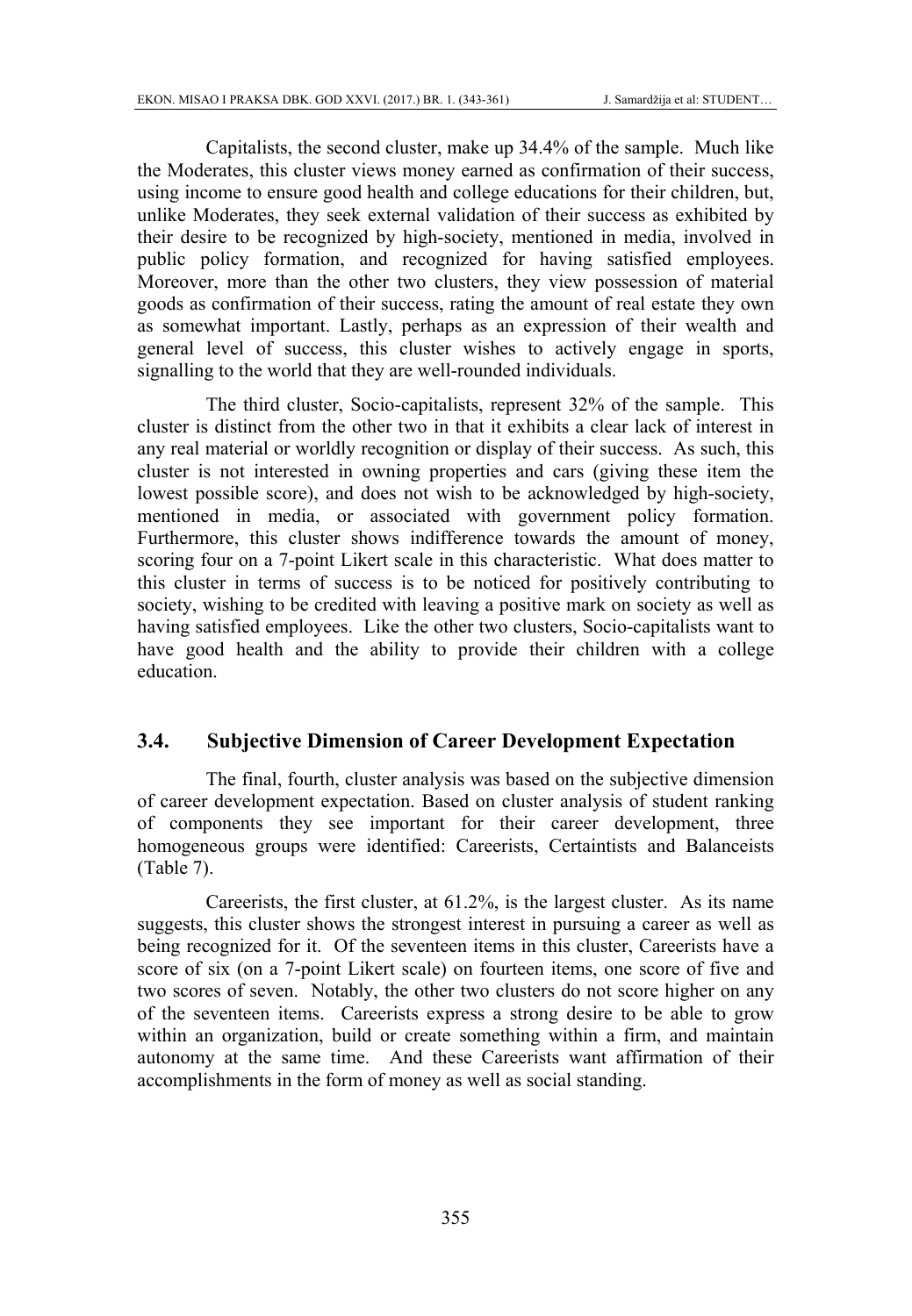#### Table 7

| Cluster analysis of student ranking of components that they see important for |  |                          |  |  |  |
|-------------------------------------------------------------------------------|--|--------------------------|--|--|--|
|                                                                               |  | their career development |  |  |  |

| <b>VARIABLE/question content</b>                                                                                                                                                    | <b>Cluster 1</b><br><b>CAREERISTS</b>      | <b>Cluster 2</b><br><b>CERTAINTISTS</b> | Cluster 3<br><b>BALANCEISTS</b> |  |  |
|-------------------------------------------------------------------------------------------------------------------------------------------------------------------------------------|--------------------------------------------|-----------------------------------------|---------------------------------|--|--|
| For development of my career, it<br>is important:                                                                                                                                   | Not important 1 2 3 4 5 6 7 Very important |                                         |                                 |  |  |
| To be (stay) in a company older and<br>more experienced than myself                                                                                                                 | 5                                          | 4                                       | 4                               |  |  |
| That my superior gives me a chance<br>for self-affirmation and that he<br>believes in me                                                                                            | 6                                          | 4                                       | 6                               |  |  |
| That I specialize and develop in my<br>field of expertise                                                                                                                           | 6                                          | 4                                       | 5                               |  |  |
| That I have a clear wish to climb<br>the corporate ladder                                                                                                                           | 6                                          | 4                                       | 5                               |  |  |
| To have an opportunity to create a<br>new entity (organization) as well as<br>to develop new products or services                                                                   | 6                                          | 4                                       | 5                               |  |  |
| That I have autonomy and<br>independence - I can work my way<br>at my pace, according to my<br>personal standards and conditions<br>and within my personally defined<br>time frames | 6                                          | 4                                       | 6                               |  |  |
| That I have a sense of<br>safeness/stability - that I feel safe<br>and financially secure                                                                                           | 6                                          | $\overline{\mathbf{4}}$                 | 6                               |  |  |
| That I integrate my professional life<br>and career with my personal life<br>and future family needs - life<br>balance matters                                                      | 6                                          | 3                                       | 6                               |  |  |
| That I make the world a better<br>place, improving and serving<br>society                                                                                                           | 6                                          | 3                                       | 5                               |  |  |
| That I overcome impossible<br>obstacles; that I solve unsolvable<br>problems or achieve victory over<br>strong competition                                                          | 6                                          | 3                                       | 5                               |  |  |
| That I love my job and profession                                                                                                                                                   | 7                                          | 4                                       | 7                               |  |  |
| That I use all of my special talents                                                                                                                                                | 6                                          | 4                                       | 6                               |  |  |
| That my job gives me an opportunity<br>to be financially well-off                                                                                                                   | $\tau$                                     | 4                                       | 6                               |  |  |
| That my job provides me with high<br>social status and prestige                                                                                                                     | 6                                          | 4                                       | $\overline{4}$                  |  |  |
| That my job gives me numerous<br>opportunities to work with people                                                                                                                  | 6                                          | 4                                       | 5                               |  |  |
| That my job gives me the option to<br>lead and manage others                                                                                                                        | 6                                          | 3                                       | 5                               |  |  |
| SUM of respondents n=116                                                                                                                                                            | 71                                         | 12                                      | 33                              |  |  |
|                                                                                                                                                                                     | 61.2%                                      | 10.4%                                   | 28.4%                           |  |  |

*Source: Author's research*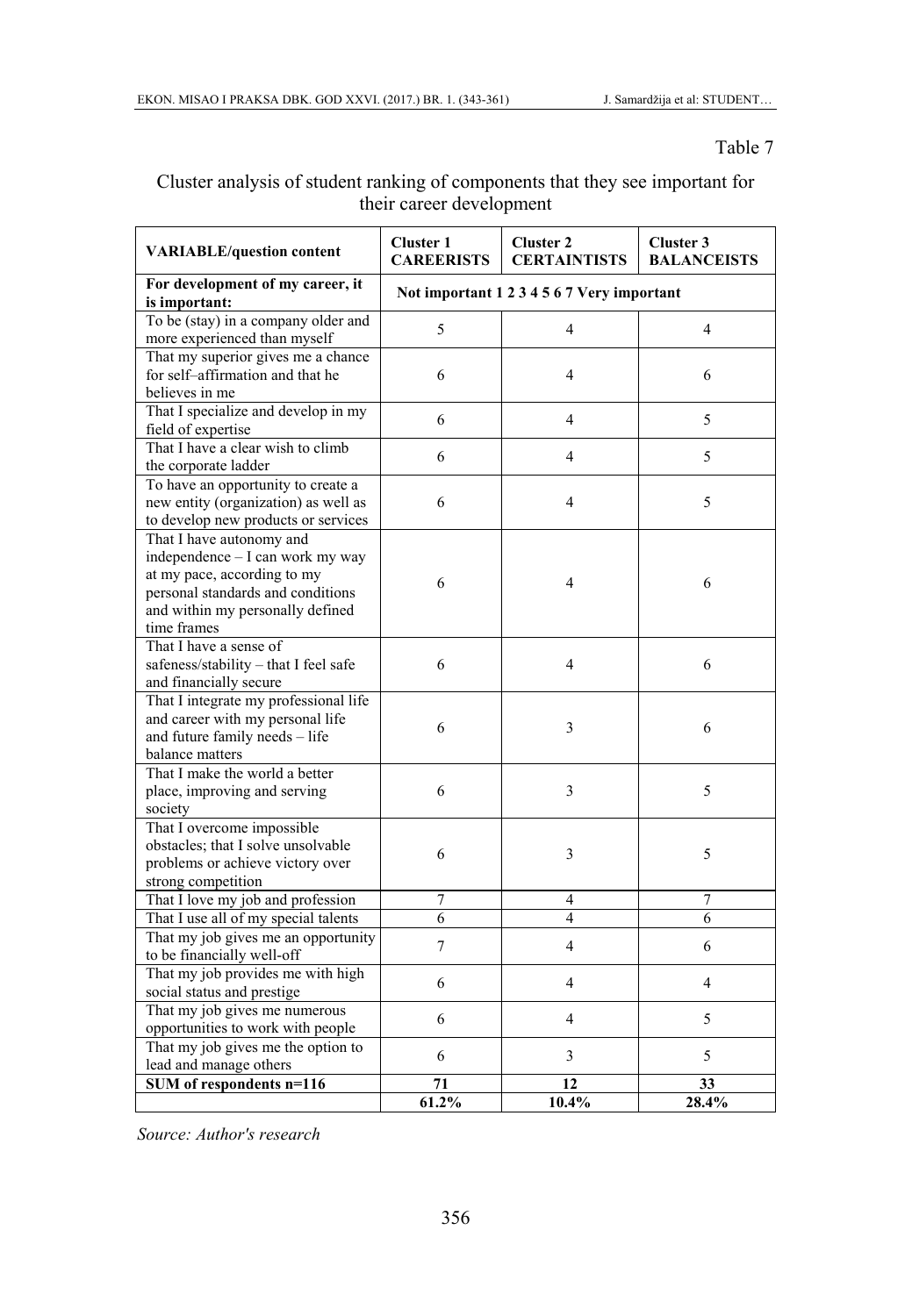Despite seeking great advancement in their careers, this cluster also strives to maintain a certain balance with their surroundings: they desire safety, a balance between work and family, and the chance to improve society. To be given the chance to face challenging situations, to be able to triumph, to be rewarded for their efforts, and to be able to do so while maintaining balance in their lives while helping society: these are the characteristics of the Careerists.

The second clusters, Certainists, the smallest group, account for only 10.4% of the sample. This group is starkly different than the other two clusters in this analysis, recording a high score of four (on a 7-point Likert scale) on any of the seventeen items describing this cluster analysis. In fact, Certainists have a score of four on thirteen of the items and three on the other four items. They are strictly 'in the middle of the road'. None of the seventeen items excites them one way or the other. They express no wish to excel in terms of developing themselves in a field of interest, receiving status of any type, or excelling. This cluster, apparently, has yet to determine what they want in terms of career development. They have yet to find their way.

The final cluster, Balanceists, comprise 28.4% of the sample. This cluster largely mirrors the Careerists, but with less conviction. Accordingly, for the most part, this cluster either matches the Careerists' scores on the seventeen items or scores one point less. Thusly, Balanceists too seek the opportunity to grow and excel in their careers, face challenges and overcome them, and be acknowledged for their efforts and successes. The strongest difference between Balanceists and Careerists is found in the receipt of social status and prestige item, scoring two points less. This cluster, then, values and seeks the same things as do the Careerists, only slightly less so.

#### **4. CONCLUSION**

Using cluster analysis, this research empirically describes four different approaches of viewing aspects related to leadership of a college student sample in a transition economy, each approach uncovering three clusters: using The Big Five Model of Personality (Emotional-extrovert, Self-satisfactionist, and Creative-perfectionist clusters); based on Samardžija's (2013) inductively determined leadership characteristics of transition economy leaders (Prime Future Leader, Optimal Leader, and Non-leader clusters); what represents confirmation of personal success (Moderate, Capitalist, and Socio-capitalist clusters); and components that studentsdeem important for their career development (Careerist, Certainist, and Balanceist).

This paper's null hypothesis, that there is not a correlation between leadership characteristics among an undergraduate population and two demographic variables - number of siblings and place of growing up (city, small place, and large city), was accepted. There was, however, a significant difference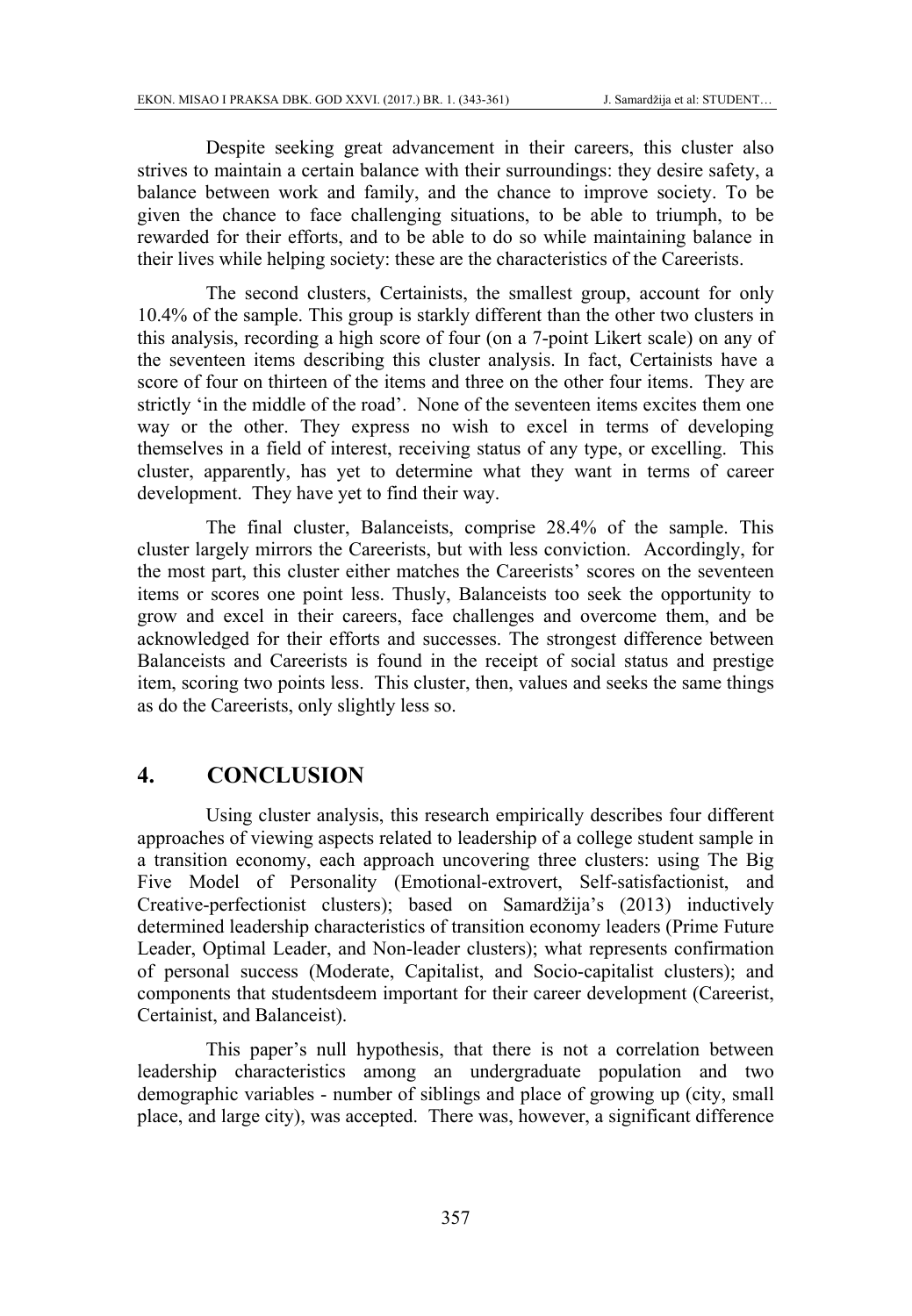between students who changed their place of residence in comparison to those who continued to reside in their place of birth.

The majority of students, 57%, choose success to be defined as: Success is when one does what one loves, goes to work happy with a smile on one's face, and is able to maintain a balance between satisfying one's own needs, family needs, and health and societal needs.

Interestingly, students show a clear preference for a certain cluster in three of the four analyses, with the exception being the analysis pertaining to personal success having an almost equal distribution of its three clusters. In the other three cluster analyses, the largest cluster, at a minimum, represents 61.2% of the sample, suggesting a level of homogeneity among the student population. Additionally, in these three analyses, the second largest clusters make-up 23.5% to 32%, leaving the third and final cluster ranging from 4% to 12.6%.

When looking at the largest clusters in the aforementioned three cluster analyses, one senses that students, using Samardžija's (2013) inductively identified leadership characteristics found in a transition economy and the Big Five Personality traits, are well positioned and prepared to become leaders.

First, based on the Big Five Personality traits, students are Creative Perfectionists, being interested in an array of interests that they engage in an organized and relatively imaginative fashion. Moreover, they are to the point. Their responses suggest that they have limited tolerance for some while, at the same time, are sympathetic to others. This dichotomous attitude may serve them well as they navigate uncertain waters in a transition economy, allowing them to harbour their limited resources on only the most promising paths.

Second, according to Samardžija's (2013) transition economy work, this student sample is primarily Prime Future Leaders. As such, they are risk-takers and innovative while considering the big picture, positive and proactive, competitive and ambitious, and talented and persistent. At the same time, they are willing to admit to mistakes and learn from them, and to have dialogues. And they interact with the world in an authentic and empathetic fashion. In sum, they embody characteristics empirically shown to allow for success in an uncertain transition economy (Samardžija, 2013).

Third, when considering elements critical for career success, the student sample is found to act as Careerists. Careerists are critical to the success of transition economies in that they provide two direct benefits to the economy. In the first sense, these Careerists are interested in success. They want to both make money, strengthening the economy, as well as leaving a positive mark on their societies, making them countries a better place. In the second sense, they seek social recognition of their success in the form of recognition by society and prestige. This active and visible recognition increases the overall social acceptance of successful business people. Social norms, then, are altered to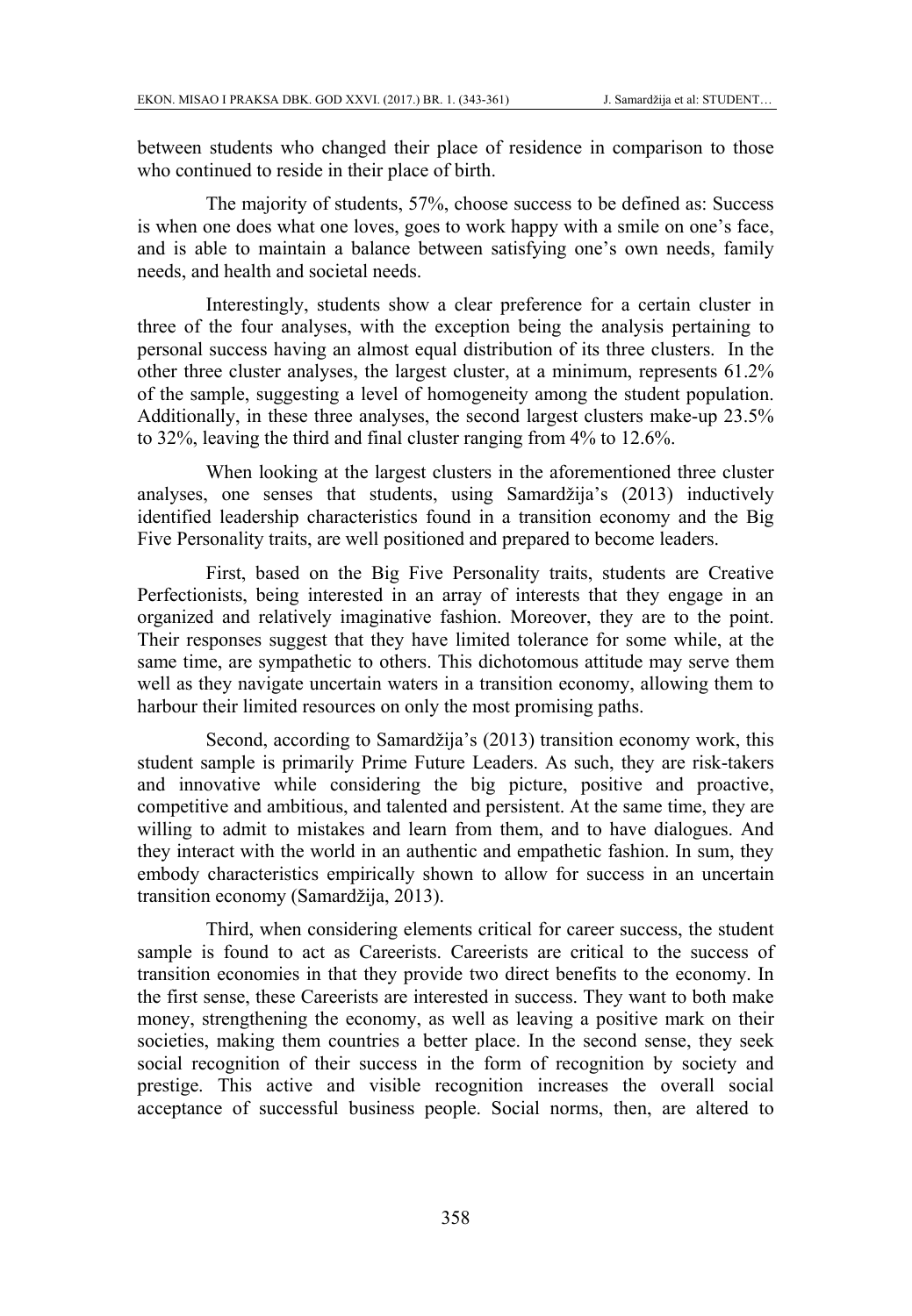support and encourage their activities. These altered social norms can lead to increased levels of similar activity of others (Walker, Jeger, &Kopecki, 2013).

The fourth cluster analysis, pertaining to confirmation of personal success, as previously mentioned, produced an almost equal distribution of clusters. All three of these clusters are in relative agreement in three areas: the desire to have a satisfied team, good health, and the ability to provide their children with a college education. But in other areas, students are indecisive. It would seem, then, that students have yet to determine how they wish to express and use their success.

Additional analyses were conducted on the sample as a whole, looking for the most prevalent leadership characteristics, as well as generational and gender differences. Predictably, the sample possesses leadership characteristics that one would expect to find in college students: ambitious, success oriented, competitive and competent. From a gender standpoint, females were found to be more focused, proactive, influential, and willing to make mistakes. When considering generational differences, seniors, potentially resulting from their greater schooling and experience, find themselves to be more competent, proactive, and willing to accept criticism of their decisions.

It would appear, based on this sample's responses, that the design of the curriculum and accompanying extra-curricular activities has achieved one of R.I.T.'s stated objectives, as previously mentioned, of creating desired leadership competencies that will make students valuable future managers / leaders. R.I.T.'s founding principle of providing students with a blended education set that provides a theoretical framework paired with practical applications, according to this study, has convincingly produced leadership minded individuals.

#### *Limitations and future research*

Note that various constraints limited this research to a single private college, limiting the research in two ways. First, the sample size could have been larger. And, second, public universities were not included, potentially creating a sample that was not fully representative of Croatia's predominately public higher education institutions. As such, this research should be expanded to include a number of public entities as well as additional private schools. If, in fact, this study's sample is found to be in the minority of all (the country's) higher education students, then their potential positive impacts may be muted or washed out by the larger group of other students.

It would be interesting to learn how these positively positioned future leaders develop over time as they immerse themselves in their careers. Do they build upon their existing leadership foundations, or do they for some reason or another falter, becoming less leadership oriented?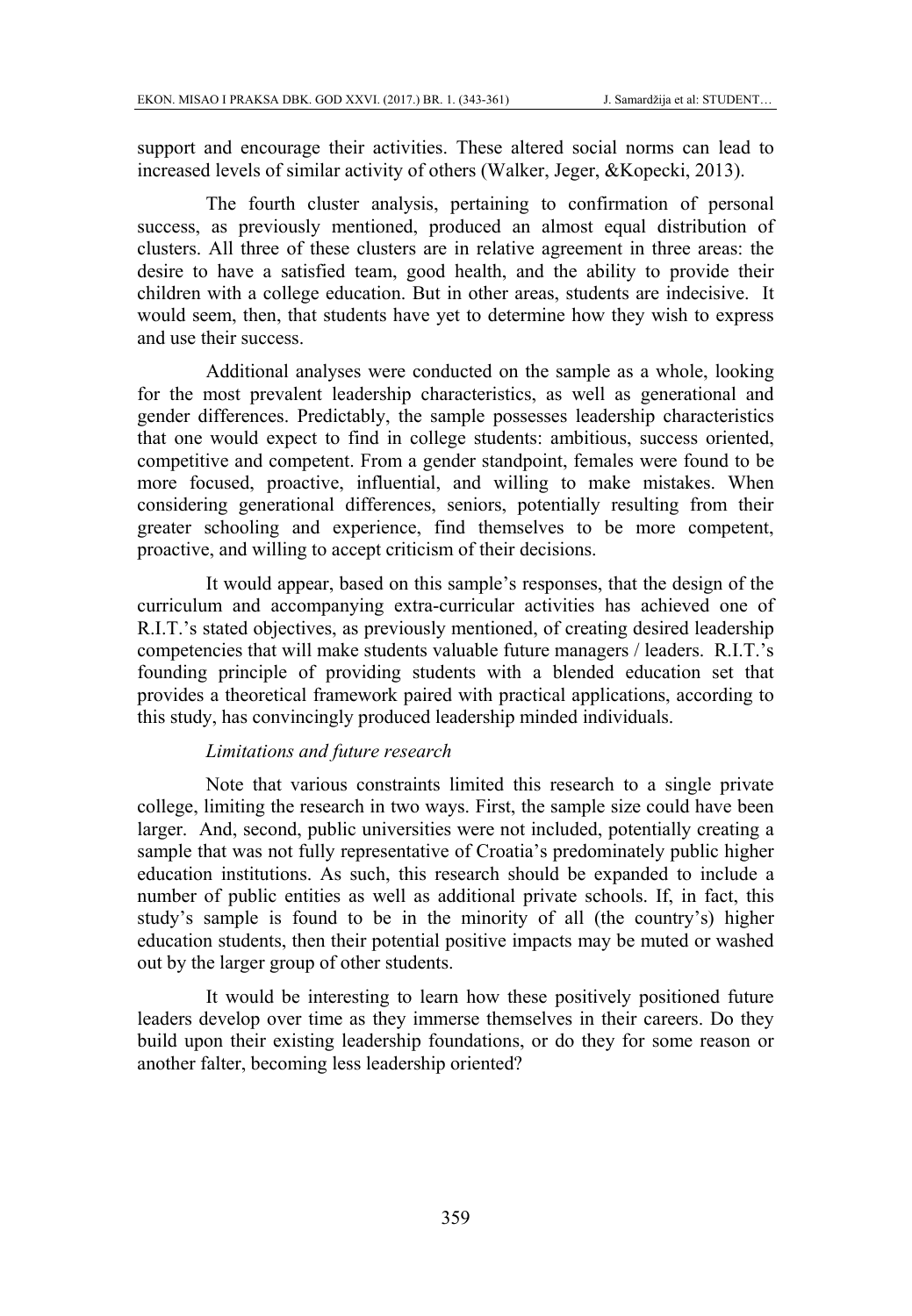#### **REFERENCES**

Andersen, J.A. (2006) Leadership, Personality and Effectiveness. *The Journal of Socio-Economics,* Vol. 35, pp. 1078-1091.

Baccei, M.A. (2015) *Understanding College Student Leadership Development: A Longitudinal Examination of the Impact of Campus Based Leadership*, Ph.D. Thesis, University of Iowa

Barrick, M. and Mount, M. (1991) The big five personality dimensions and job performance: A Meta-analysis. *Personnel Psychology*, Vol. 44, No. 1. p. 1-26.

Bass, B.M. and Riggio R.E. (2006) *Transformational Leadership* (2<sup>nd</sup>ed.). Mahwah, NJ: Lawrence Erlbaum.

Hacker, S. and Roberts, T. (2003) *Transformational Leadership: Creating Organizations of Meaning*, Milwaukee, WI: ASQ Quality Press.

Juras, A. (2010) Traits, skills and leadership styles of managers in Croatian firms. *Management: Journal of Contemporary Management Issues*, Vol. 15, pp. 67-84.

Kostić-Bobanović, M. &Bobanović, M. (2013) "Research on Leadership: A Comparative Study in Croatia and Sweden" In: *The 6<sup>th</sup> International Conference* "The *Changing Economic Landscape: Issues, Implications & Policy Options"*, May 20 – June 1, Pula. *Ekonomskaistraživanja – Economic Research Special Issue 2013*, pp. 152- 164.

Lee, E. (2012) Big Five Personality Traits and Equity Sensitivity and Transformational Leadership. *International Journal of Social Science and Humanity*, Vol. 2, No.2. p. 164-167.

Lussier, R., Achua, C., (2015), *Leadership: Theory, application, & skill development*, Cengage Learning.

McCrae, R.R. and Costa, P.T. (1997) Personality trait structure as a human universal. *American Psychologist*, Vol. 52. P. 509-516.

*R.I.T.Greatness Through Difference* (2016) viewed 26 April 2016, <https://www.rit.edu/president/strategicplan2025/pdfs/strategic\_plan.pdf>

Samardžija, J. (2013) *Intervjuisa 100 hrvatskihlidera o životuirazvojukarijere,* Zagreb: Motivacijski govornik.

Sarasvathy, S. D. (2008) *Effectuation Elements of Entrepreneurial Experience*, Edward Elgar Publishing Limited.

Seemiller, C. (2013) *TheStudent Leadership Competencies Guidebook*, Somerset, US: Jossey-Bass.

Walker, J. K., Jeger, M. &Kopecki, D. (2013) The role of perceived abilities, subjective norm, and intentions in entrepreneurial activity. *Journal of Entrepreneurship,* 22 (2). p. 181-202.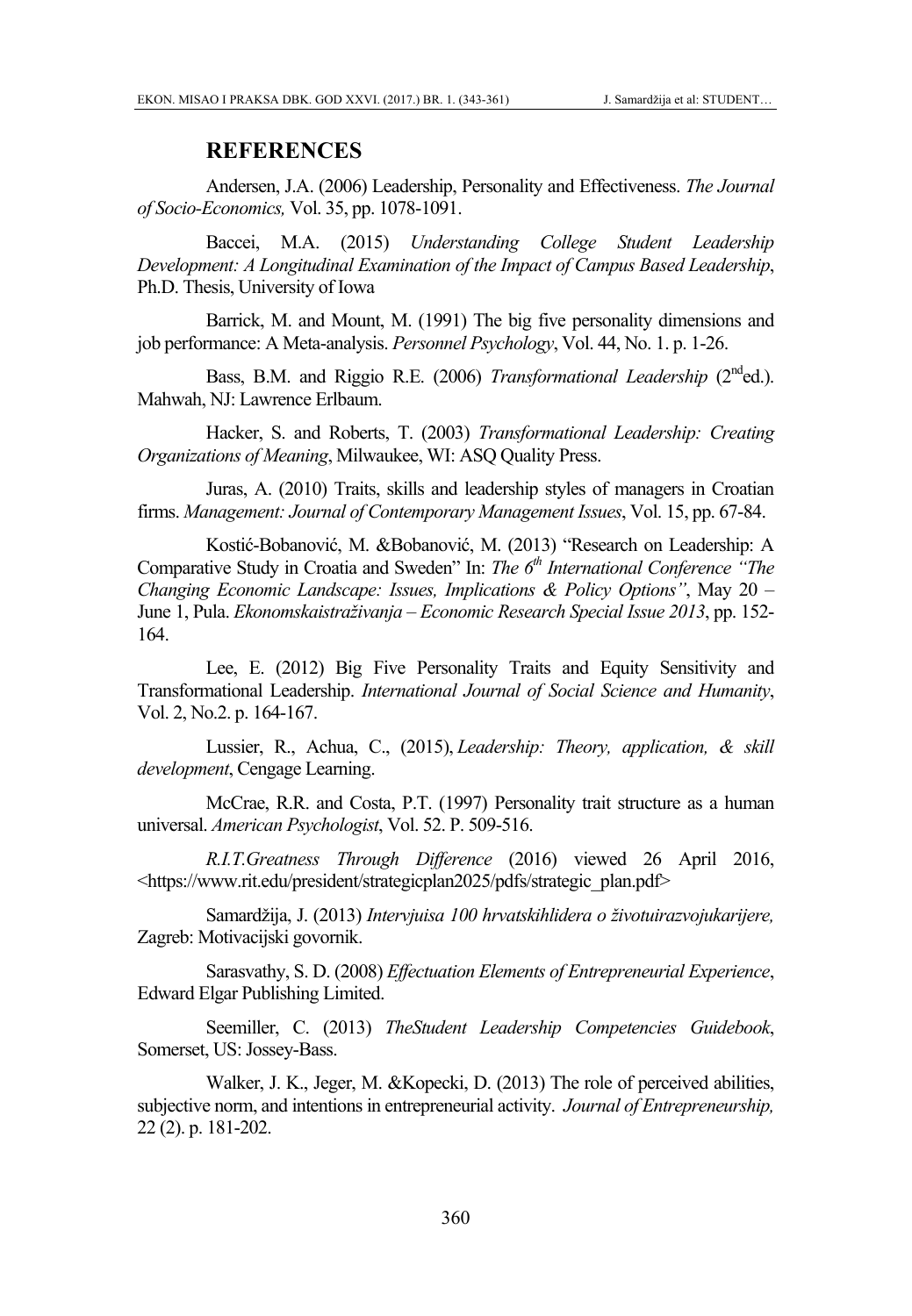### *Jasminka Samardžija*

RIT Croatia Zagreb E-mail: jasminka.samardzija@croatia.rit.edu

### *Joseph Kevin Walker*

RIT Croatia Dubrovnik E-mail: kevin.walker@croatia.rit.edu

### *Milena Kužnin*

RIT Croatia Dubrovnik E-mail: milena.kuznin@croatia.rit.edu

## **STUDENTSKO VODSTVO, RAZVOJ KARIJERE I PROFILI OSOBNOG USPJEHA**

#### *Sažetak*

*Glavni cilj ovog empirijskog istraživanja bio je utvrditi prevladavajuće osobine vođe i ponašanja kod sve četiri generacije studenata preddiplomskog studija na američkom koledžu RIT Croatia u Dubrovniku. Osnovno istraživačko pitanje bilo je: "Koja je empirijska osnova za razvrstavanje učenika u homogene skupine?" Prvi dio upitnika temelji se na značajkama Big Five modela osobnosti, ali glavna metoda istraživanja bio je upitnik za istraživanje osobina vođe, razvoja karijere i osobnog uspjeha, sastavljen primjenom induktivnih metodologija istraživanja na 100 intervjua hrvatskih vođa. Da bismo odgovorili na postavljeno istraživačko pitanje, provedene su četiri klaster analize. Nulta hipoteza da nema povezanosti između osobina vođe među studentima preddiplomskog studija i demografskih varijabli (broj braće i sestara, mjesto odrastanja - grad, malo mjesto i veliki grad) potvrđena je. Temeljeći se na Big Five modelu osobnosti, prva klasterska analiza pokazala je tri homogene skupine studenata. Osnova za drugu analizu klastera bila je osobine vođe studenata RIT Croatia. Treća klaster analiza ovisila je o tome što predstavlja potvrdu osobnog uspjeha. Konačna, četvrta klaster analiza temeljila se na subjektivnoj dimenziji očekivanja razvoja karijere. Sve četiri klaster analize rezultirale su trima različitim klasterima.* 

*Ključne riječi: osobine vođe, razvoj studenata, profil studentskog vodstva, razvoj karijere, osobni uspjeh.* 

*JEL klasifikacija: M12*